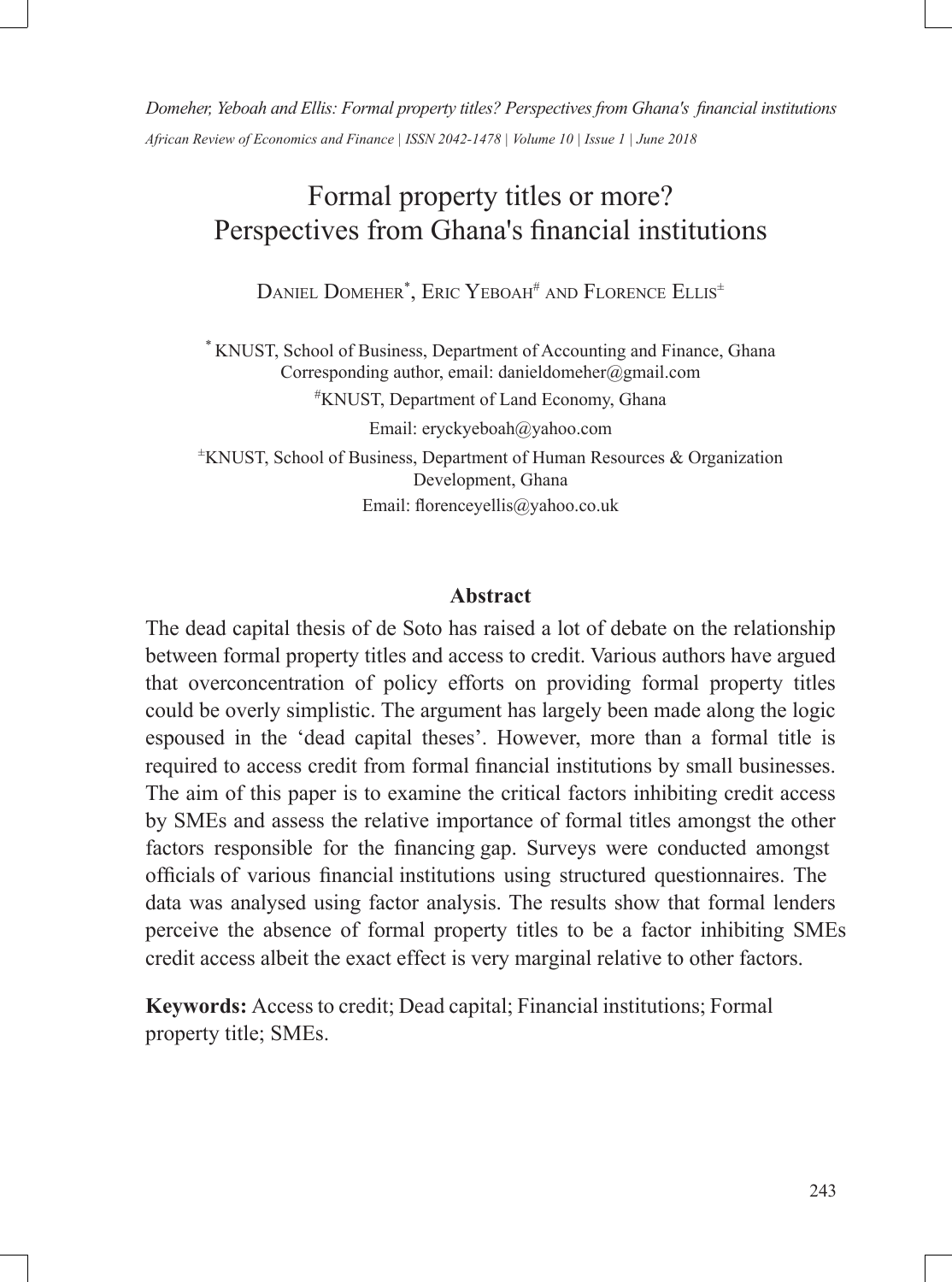### **1. Introduction**

Africa's development remains a paradox. The continent is rich in diverse resources and has vast supply of arable land. Yet the continent ranks high on almost all global poverty indicators. An estimated 30 out of the 54 (55.6%) African countries are part of the 50 poorest countries globally, and about a third of its 1.1 billion people live on less than \$1.25 a day (Human Development Index, 2014). As a dominantly agrarian continent, land remains a critical asset in poverty reduction. However, a considerable proportion of land in Africa is not covered by formal titles. As at 2003, the influential World Bank's economist, Klaus Deininger estimated that about 90 percent of land in Africa is not documented. More recent estimates indicate that this situation has not witnessed any material improvement (UN-Habitat, 2015). From the perspective of international development organisations such as the World Bank (2003; 2006) and neoliberal policy advocates such as Hernando de Soto (1989; 2000), this acute dearth of formal land title is a major cause of Africa's underdevelopment. According to Boone (2017), land titling in Africa is a tool to legally empower the poor and secure their access to land-based resources. By extension, titling is seen as a poverty reduction tool. Obeng-Odoom (2013) thus observes that the role of secure property rights in poverty reduction and societal progress has been at the forefront of liberal philosophy and political economic thought since the eighteenth century. Obeng-Odoom and Stilwell (2013) however note that the reductionist interpretation of secure property rights that has over-concentrated on expensive land titling programmes has yielded little.

In what has now become known as the 'dead capital thesis', de Soto (2000) forcefully argues that land in Africa and other developing countries is embedded with considerable wealth, yet these lands are not covered by formal titles. Therefore, this wealth cannot be leveraged to access credit from banks and other financial institutions by small and medium scale enterprises (SMEs). As a result, these entities are often left with inadequate resources to invest, create jobs, reduce poverty, and ultimately enhance living standards. De Soto (2000) summarizes this as follows:

'Because the rights to these possessions are not adequately documented, these assets cannot readily be turned into capital, cannot be traded outside of the narrow local circles…. and cannot be used as collateral for a loan' (De Soto, 2000: 6).

Abdualai and Owusu-Ansah (2014) strongly disagree with anything that seems to suggest that the solution to the problem of access to formal credit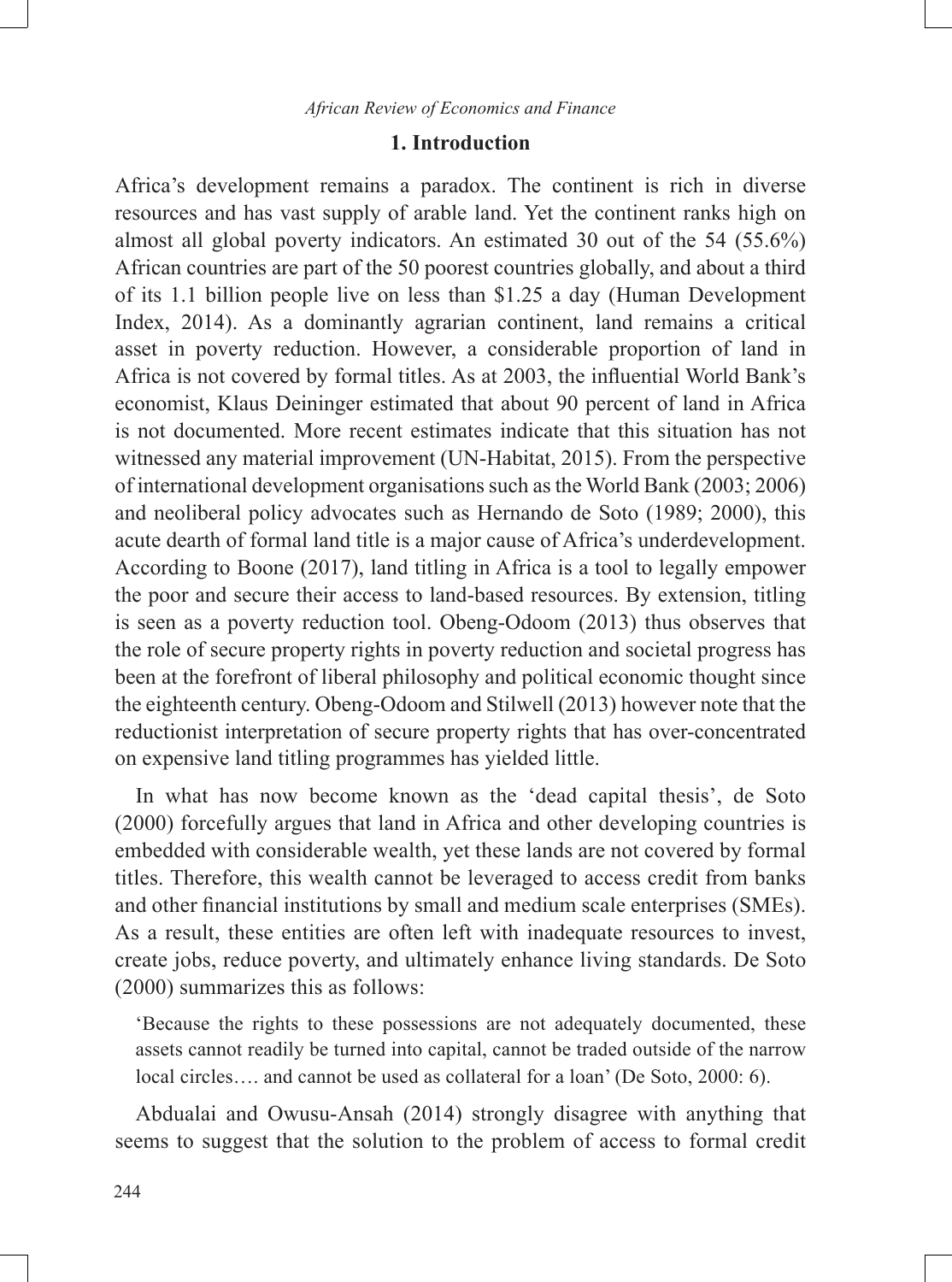markets and poverty in developing countries lies in the mere provision of formal property titles.

In his 'dead capital thesis', de Soto (2000) posits that, the difference between the developed and the developing nations is the ability of the developed nations to create capital from their assets; unlike the developing countries. Again, de Soto (2000) argues that every parcel of land and building is represented by a property document in the developed world. The result of this according to de Soto (2000) is the high level of development in the West, whilst the third world remains largely undercapitalized and underdeveloped.

The 'dead capital thesis' has been embraced with all enthusiasm by the developing world and their international development partners such as the World Bank. For example, the World Bank's World Development Report (2006) argues that titling 'has potentially large benefits' (p. 165). Olutupe, Ngwoke and Akinlabi (2017) seem to agree with this assertion as they observe that SMEs lack of formal titles deprives them of the right to use their property as collateral to access credit. Following from this logic, the Ghana Land Administration Project for example sought to undertake 'titling and registration of 300,000 parcels of urban land" to individuals. In addition, it sought to acquire at least 80 allodial titles' as part of efforts to reduce poverty (World Bank, 2003, p. 3). The 'dead capital thesis' has in effect become the basis for policy decision.

In the era of globalization and market liberalization, the private sector is increasingly being seen as a key player in reducing poverty and expediting economic development. Therefore, providing the enabling environment for the private sector to thrive is often seen as one major tool to break entrenched poverty. Ayyagari, Beck, and Demirgüc-Kunt (2003) estimate that small businesses in the private sector account for over 60% of GDP and over 70% of total employment. This shows that majority of households on the continent are largely engaged in peasant farming or small businesses. Therefore, policies that will support the growth of the sector will have far reaching positive consequences in the fight against poverty. Nonetheless, small businesses remain severely challenged. According to Salisu (2006), the challenges limiting the growth of small businesses include: the unfriendly nature of the business environment; the complex tariff and non-tariff barriers impeding access to important export markets; and the lack of management, marketing skill and capacity to compete. Whilst acknowledging the existence of these barriers, it is argued that a much bigger concern to these businesses remains the problem of access to finance (Domeher, 2012a). In the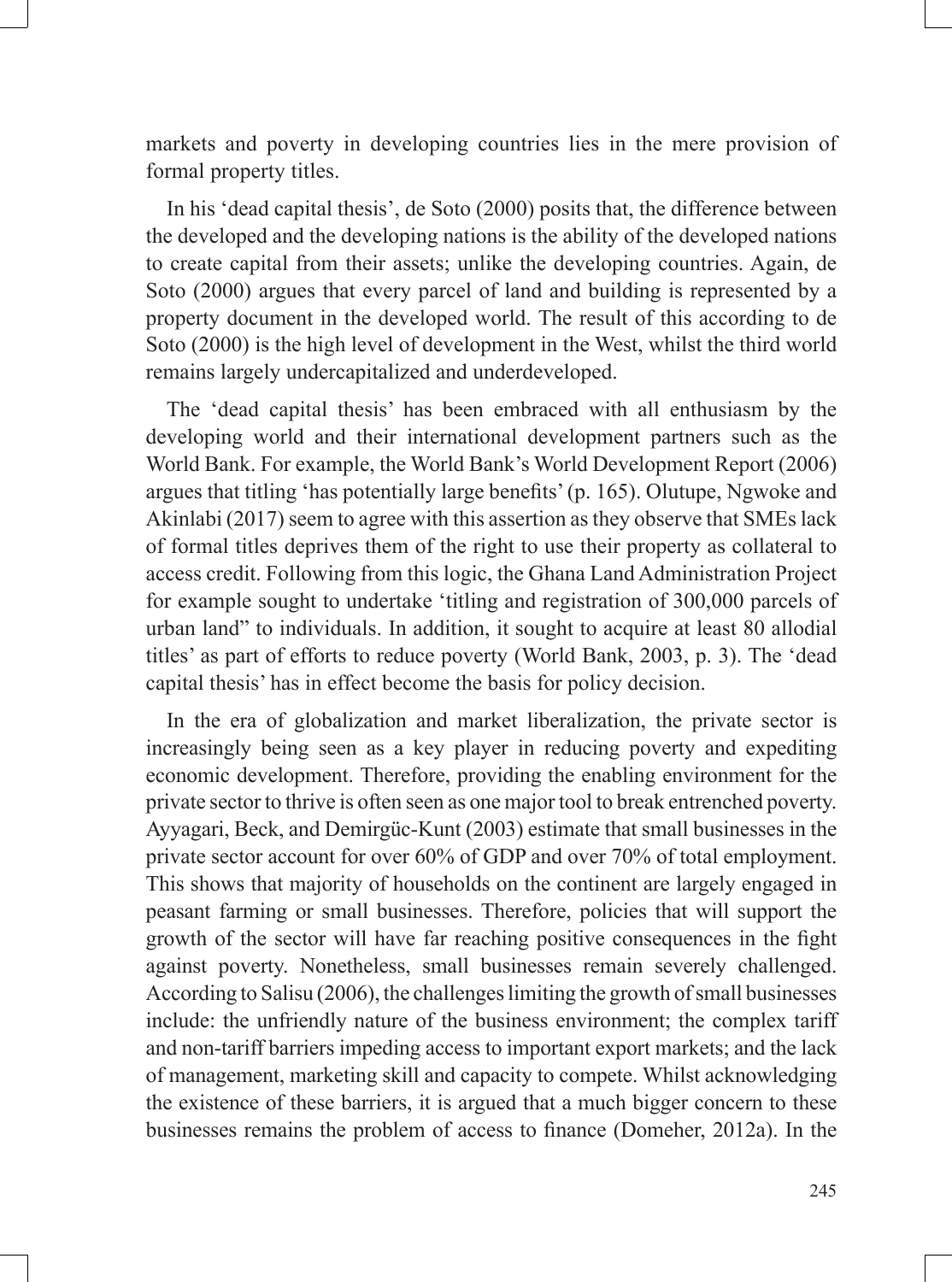estimation of Beck, Demirgüc-Kunt, and Maksimovic (2006), the lack of credit reduces the growth rate of small businesses by 10 percent.

Collateral based lending is predominant in Africa with real property often seen as a more suitable form of security. Landed property is preferred because it is immobile and often appreciate in value over time. However, the absence of secure titles to real property could undermine this attribute of real property. Indeed, a number of studies have investigated various aspects of this argument with mixed conclusions. There are those that have concluded that no clear relationship exists between formal titles and access to credit (Brown, Dimitrova, Ehrenberg, Heyes, Kusek, Marchesi, Orozco, Smith, and Ernesto, 2006; Carter and Olinto, 2003; Galeana, 2004; Gilbert, 2002; Petracco and Pender, 2009; Place and Migot-Adholla, 1998). Other studies (Boucher, Guirkinger, and Trivelli, 2005; Feder, Onchan, and Chalamwong, 1988) have however made conclusions in favour of the dead capital thesis that, formal property titles impacts positively on credit access. Domeher, Abdulai and Yeboah (2016) investigated the dynamics between universal banks and microfinance institutions with regard to the relationship between formal titles and credit access. They concluded that, though this relationship may exist, it depends on the kind of formal lender under consideration. So far the argument has mainly been limited to whether or not the possession of formal titles improves access to credit. Even the studies that have established this relationship fall short of examining the extent to which the possession of titles could promote access to credit. In other words, there are several factors that may inhibit access to credit by businesses. If formal titles can improve access to credit, then it is critical for policy purposes, to establish how important these titles are vis-a-vis the other factors.

It is in this regard that Deininger (2003) argues the overconcentration of policy efforts to register titles to land, based on the 'dead capital thesis' is overly simplistic. This is because, more than a formal property title is required to access credit from formal financial institutions. Hence, the questions which arise from the above discourse are: what are the other critical factors explaining the existence of the financing gap amongst SMEs? How critical are these factors relative to the absence of secure property titles in creating the SME financing gap? Answers to these questions may, or may not provide a justification for the wide spread and huge expenditure on land titling programs across the developing world. This could also highlight other potentially critical barriers to credit access requiring more urgent policy attention. Unfortunately, these issues are largely unexplored by empirical research in Ghana. The aim of this paper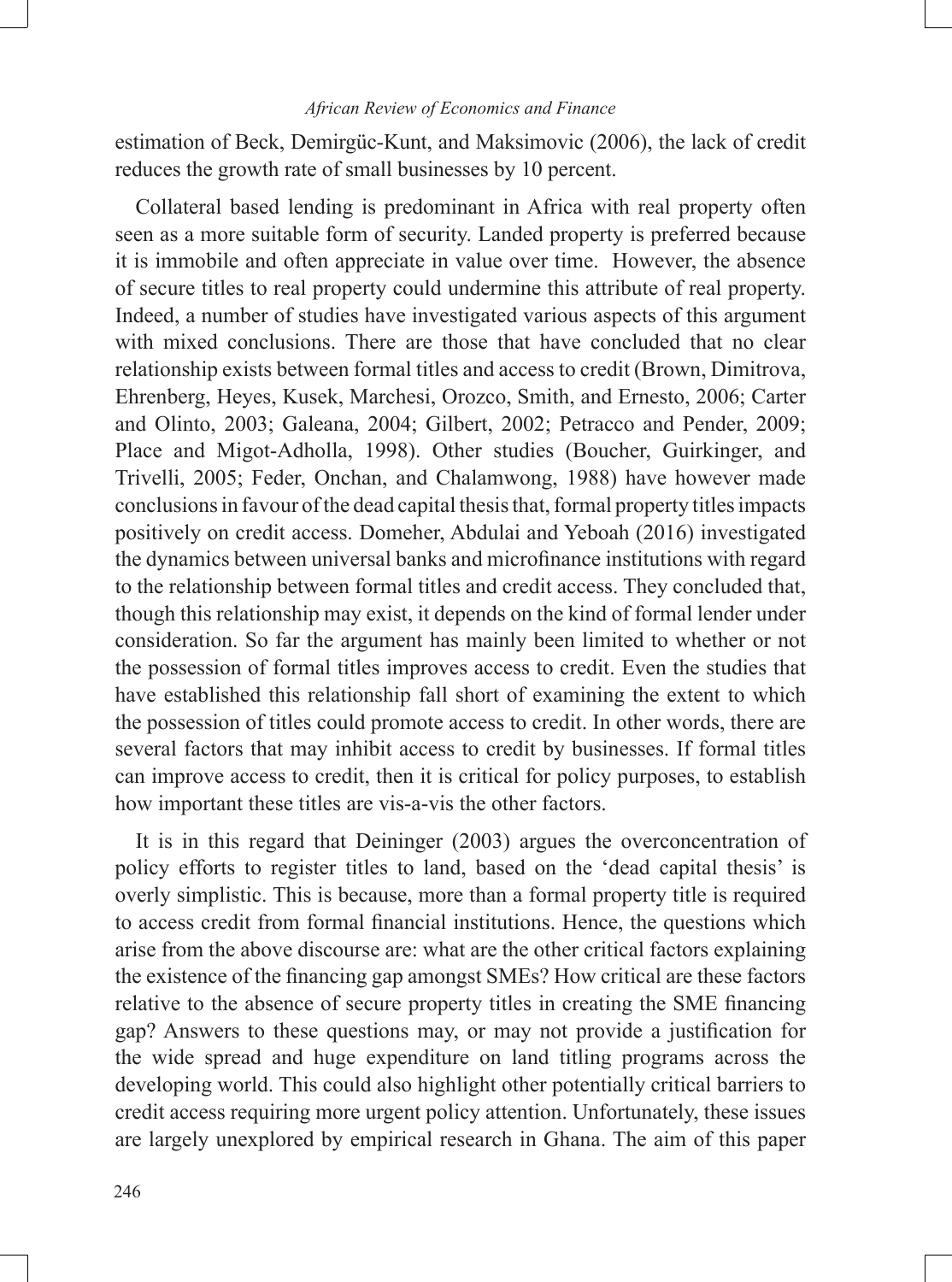therefore, is to examine lenders' perceptions on the critical factors inhibiting credit access and the relative importance of these factors. The paper thus seeks to contribute to the existing literature on the subject matter in Ghana by first identifying the range of factors explaining SMEs failure to secure formal loans and secondly, examining the relative importance of these factors. The rest of the paper is organized as follows: section two provides background information on formal property and SME credit in Ghana; section three and four examines the theoretical and empirical literature; in section five the research design adopted for the study is explained; whilst the findings and conclusions are outlined in sections six and seven respectively.

### **2. The Ghanaian context: Formal property and SME credit**

SMEs play a very central role in promoting economic development in Ghana. Abor and Quartey (2010) observed that they act as consumers of industrial output to further stimulate growth of other sectors. In addition to their role as prolific creators of jobs, they are seen as the beginning of larger businesses as well as the fuel for the overall economic engine (Abor and Biepke, 2006). In Ghana, 85% of manufacturing related employment comes from SMEs; they contribute 70% to GDP; constitute 92% of all businesses; and they also make up 80% of the private sector (Abor and Quartey, 2010). About 90% of businesses registered at the registrar general's department are SMEs and 90% of the private sector consists of small businesses (Mensah, 2004). However, SMEs are continually besieged by several challenges which constrain their overall development, critical amongst which is access to credit. Even though Abor and Quartey (2010) established that a significant number of SMEs are failing as a result of reasons other than the lack of funding, some studies in Ghana have identified access to funds as a key constraint to growth. For instance, about 66% of all microenterprise loan applications in Ghana are most likely to be turned down (Aryeetey, 1998). Abor and Biekpe (2006) noted that about 90% of SMEs consider access to credit as the main barrier to new investments. Again, most small businesses fail in their first year due to lack of financial support. The success rate for firms applying for bank loans is almost 70% for large firms as against 45% for small-scale enterprises and 34% for microenterprises. In Ghana, it is estimated that 79% and 83% of micro and small scale enterprises respectively face credit constraints (Aryeetey, 1998).

Even though there may be some more fundamental reasons for a business failing to start or progress, the lack of funds is often the most immediate reason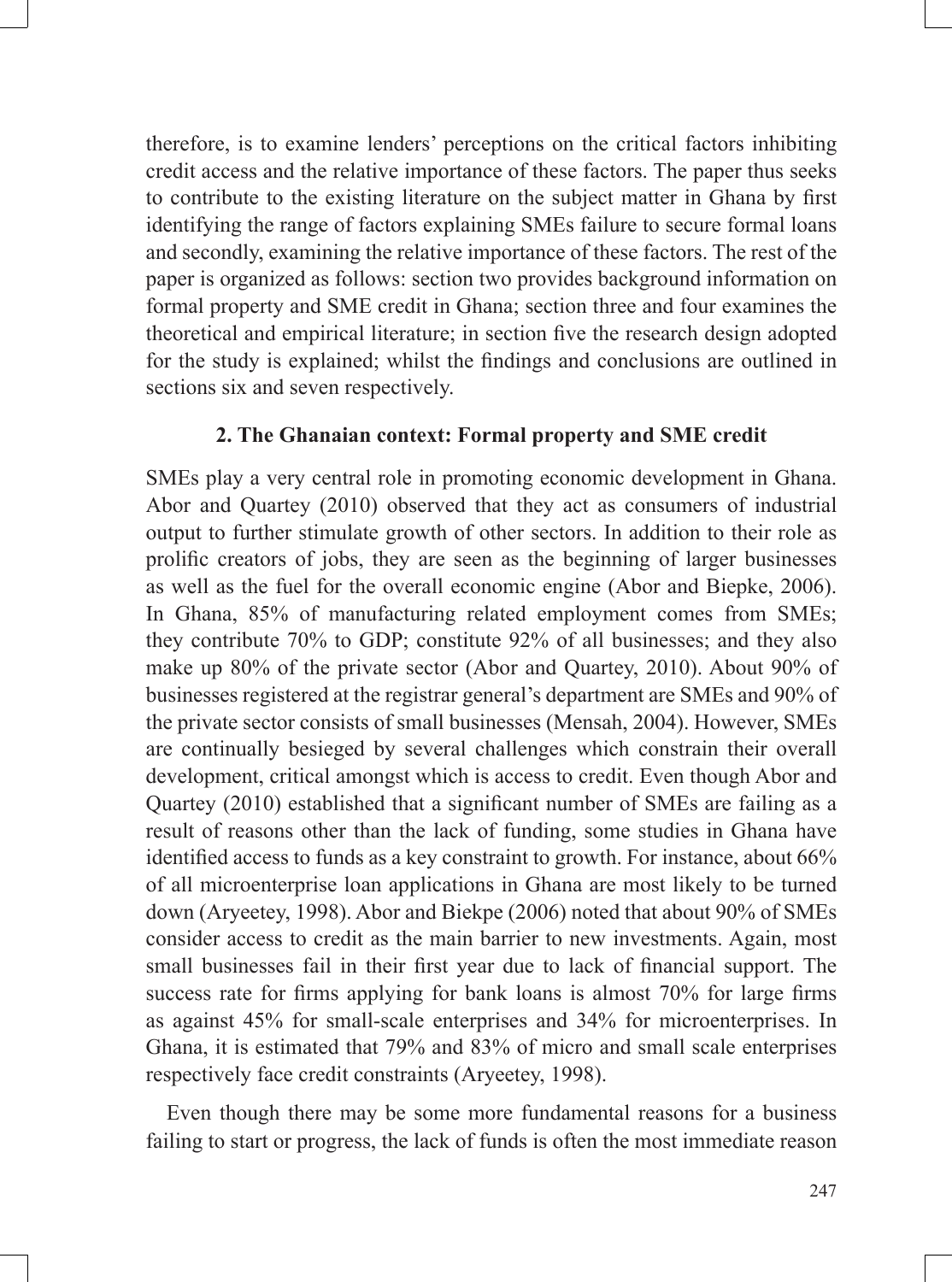(Abor and Quartey, 2010). As aptly observed in Ghana by Abor and Biepke (2006), access to credit by small businesses remains a big challenge despite the introduction of several intervention schemes. Given their contributions to economic growth, it is important to ask why there exist this financing constraints amongst Ghanaian SMEs. Whilst bankers attribute the existence of this financing gap to the lack of viable or profitable projects, business owners attribute it to the lack of collateral (Aryeetey, 1998). In Africa, Aryeetey, Hettige, Nissanke, and Steel (1997) and Atieno (2001) put the blame on the high fragmentation of the credit markets into informal and formal segments. An estimated 51% of all firms refused credit in Africa is as a result of insufficient collateral; and 19% of people who do not apply for credit in Africa do so because of the high collateral requirements (Fleisig, 2006). It has been argued that the collateral problem stems from the lack of formal property titles, which renders the otherwise valuable property unacceptable for collateral purposes (de Soto, 2000). The absence of formal property titles is thus seen as a major barrier to credit access for small businesses in developing countries like Ghana. Irrespective of the argument often put up in support of the credit effects of formal property rights, Deininger and Goyal (2009) report that related empirical studies are few, outdated or nonexistent in some instances. The above arguments have led to a number of studies into the relationship between formal property rights and access to credit. In Ghana a number of studies have been conducted on this subject matter most of which tend not to agree that formal property improves credit access. It appears that only Besley (1995) found cases in Ghana where the possession of formal titles facilitated credit access and investment in agricultural lands.

Narh, Lambini, Sabbi, Pham and Nguyen (2016) investigated the implications of land reforms for credit access and agricultural investment in Ghana. The study points to obvious doubts on the relationship between formal property and credit access and argues that formal property rights do not necessarily lead to greater access to credit. In a comparative study of universal banks and microfinance Institutions (MFIs) in Ghana, Domeher, Abdulai, and Yeboah (2016) found that whether or not formal titles will influence access to credit depends on the kind of financial institution under consideration. It was further observed that though lenders perceived formal property titles as important, the possession of same did not guarantee access to credit, neither did it guarantee improved loan conditions. In other studies conducted much earlier, Hammond (2008) observed that formal property rights make an insignificant beneficial contribution to credit access in Ghana whilst Migot-Adholla, Hazell, Blarel, and Place (1991) did not find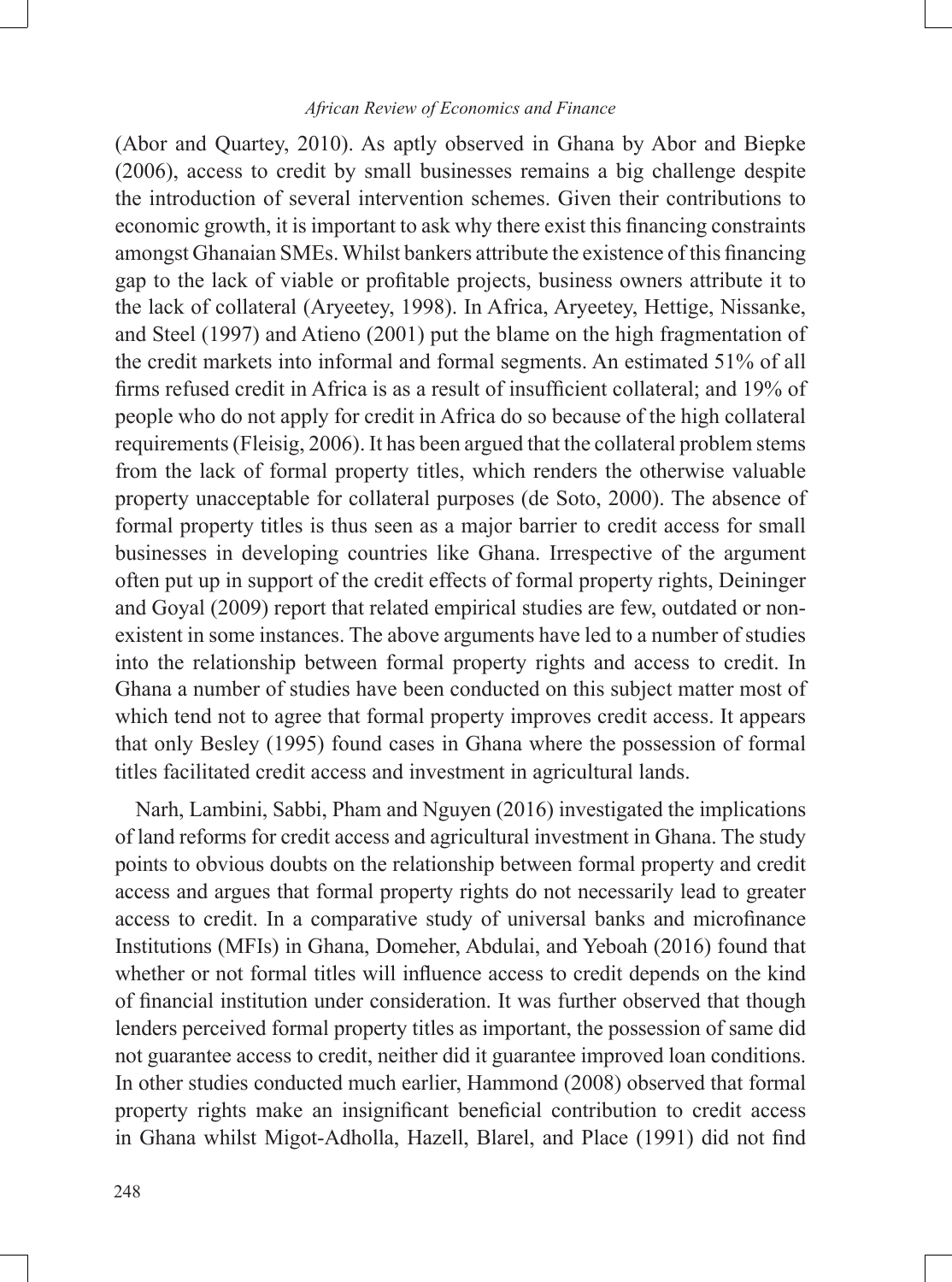evidence of a significant improvement in credit access as a result of formal titles. Majority of the studies in Ghana tend to focus on the demand side. It appears that the only studies that considered the supply side is the pilot study by Abdulai and Hammond (2010) and Domeher, Abdulai, and Yeboah (2016). It is important to give the supply side studies equal attention since the decision to grant credit or not will depend greatly on the lenders internal policies and practices.

Furthermore, studies on this subject in Ghana tend to look at the impact of formal property on credit access in isolation without considering the argument within the context of other critical factors that could impact credit access. This is required to be able to assess the margin of impact created by formal titles relative to the other factors so as to influence the debate that will engender a proportionate policy response. Narh *et al*. (2016) conclude that in discussing the issue of improved access to credit, other factors may have to be considered as factors such as access to markets and education were found to be important in improving credit access in Ghana. Domeher, Abdulai, and Yeboah (2016) also conclude that there are other critical factors apart from formal titles responsible for explaining the financing gap experienced by small businesses. They thus, recommend that studies be conducted to unearth these factors and examine their relative importance. It is in this light that this paper seeks to contribute to the debate on the subject matter in Ghana.

### **3. Theoretical review**

The presence of information asymmetry in the credit markets around Africa and other developing countries imply that collateral will be an indispensable part of SME loan contracts. However, the ability to provide collateral is constrained by the high level of poverty and lack of assets (Besley, 1994). De Soto (2000) argues further that the problem of providing collateral is not limited to lack of assets per se, but the absence of formal titles over the land owned. Even the poor possess valuable assets in the developing world he argues. Land without a doubt is a highly desirable collateral asset and given the fact that a large proportion of the average household's asset portfolio is made up of land, some are forced to believe in de Soto's (2000) arguments. For instance, de Soto (2000) estimates that in Haiti, the sum of all the assets (mainly real estate) of the poor is 150 times more than the total foreign investment the country received since its independence in 1804 (de Soto, 2000: 30-31). Provided titles to land are issued in such context, such documentary proof of land ownership will facilitate access to credit. This will in turn become a catalyst to 'unleash' the 'dead capital'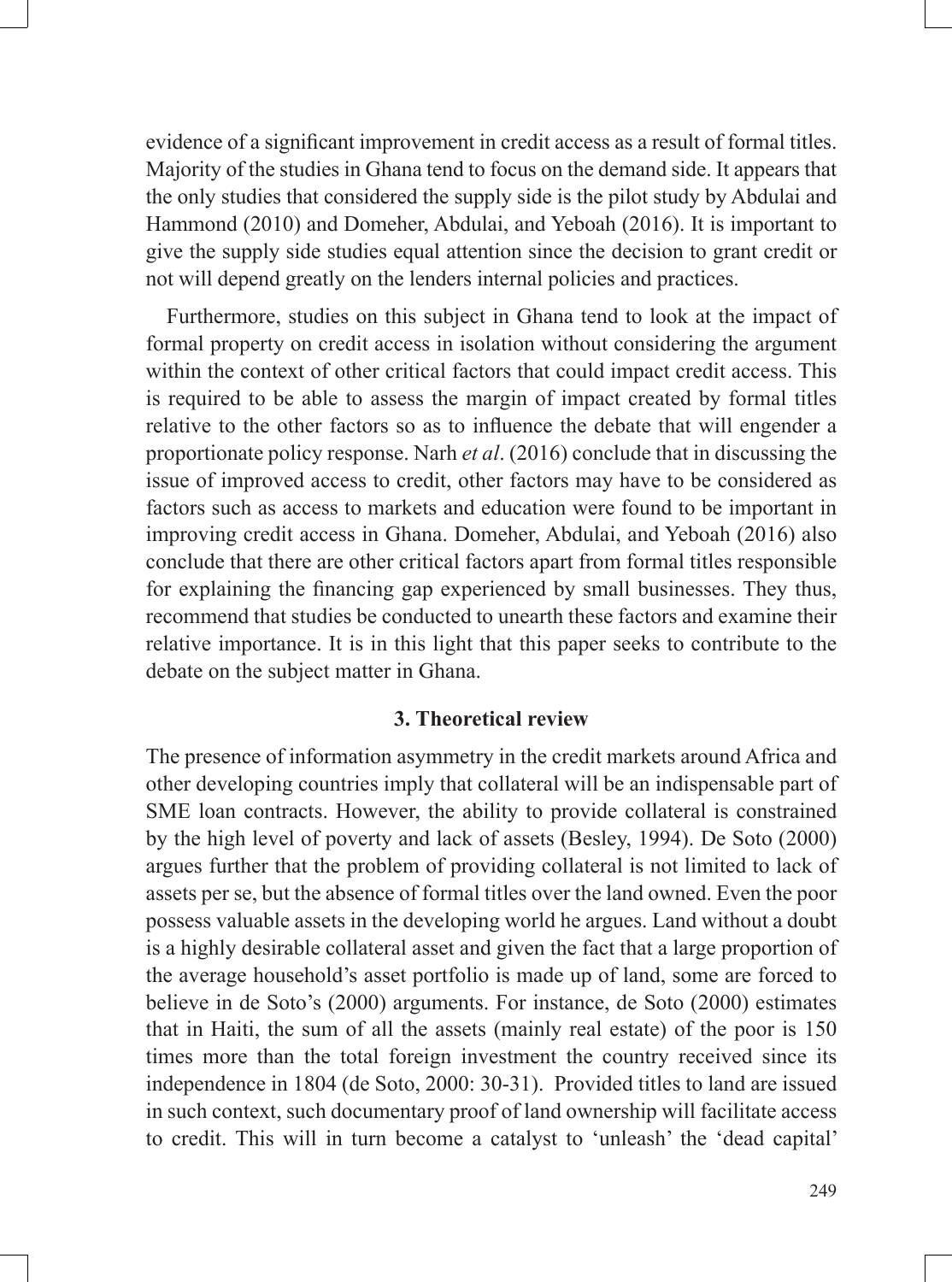which is embedded in land in order to expedite economic development and reduce poverty. In effect, titling land in developing economies is the panacea to economic development.

The lack of formal property titles according to de Soto (2000) is thus to blame for the difficulty in accessing credit. Even though the poor possess valuable landed property that could enhance their access to credit, such properties are said to be defective due to the absence of formal property titles over them. He argues that property ownership in developing countries cannot be traced or validated and that no legal protection or enforcement of property rights exists. As a result, such property cannot be easily converted into money (either through sale or mortgage). Describing property in the developing world as dead capital, de Soto (2000) observes that landed property performs simple functions such as farming and shelter in the developing world, where as in the developed world this role is extended to the creation of capital for the enhancement of productivity through its use as collateral. For instance, in the United States, mortgage is said to be the most important source of funding for start-up businesses.

Over 50% of the total housing stock in Sub-Saharan Africa, 45% in East Asia and 25% in Latin America have no formal titles over them (Deininger, 2003). Indeed, recent estimates indicate that, 70% of all lands globally are not covered by formal titles and other forms of recognized documentation (UN-Habitat 2015). This lack of broad coverage of titling is supposedly, the 'defect' that does not permit the use of landed property as collateral for credit to finance business or investment activities. It takes the institution of formal property rights to fix the capital potential of property in that, a formal property rights system lays down the code of best practice regarding the use and transfer of assets. This makes room for recording and storing the economic features of assets into a system which is then embodied in a title and thus allows for a validation of the existence of assets as well as the associated transactions required to discover the hidden capital in them (de Soto, 2000). Securing property rights (via titling) it is believed, will increase the certainty that land rights will be recognized; provide a secure basis for acquiring and disposing land rights; increase security and promote mortgage markets; provide security for land owners, lenders and traders, secure investments; unify land markets; improve access to formal credit; reducing poverty and promoting economic development (Payne, Durand-Lasserve, and Rakodi, 2009; UN-ECE, 2005).

The availability of ownership information in the land register reduces information asymmetry on property ownership and also the transaction costs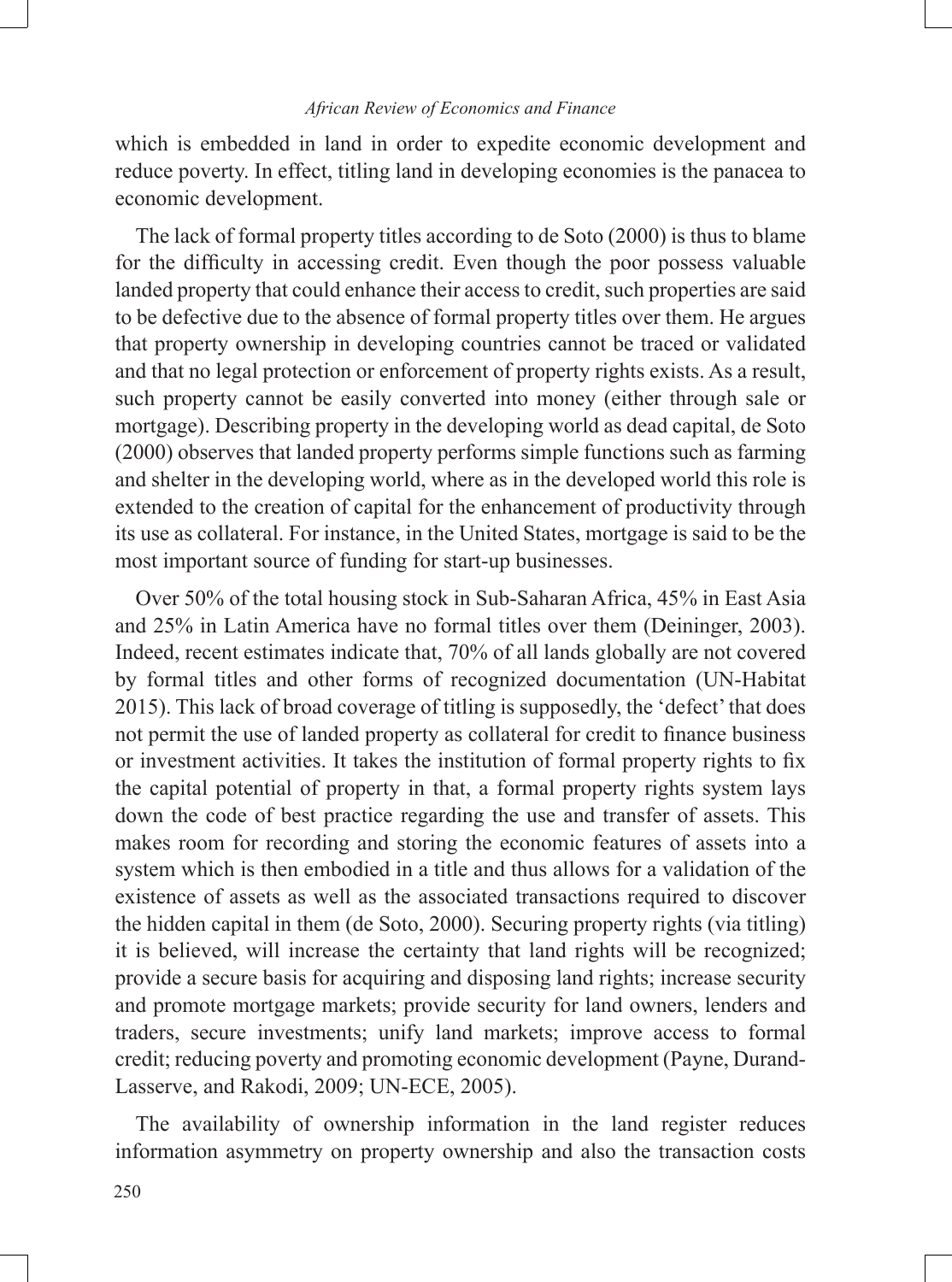in terms of time and other resources spent verifying land ownership data. This speeds up land related transactions by eliminating or drastically reducing any uncertainties and disputes surrounding land ownership. By promoting land market activities and facilitating land sales as argued above, registration may enhance the desirable qualities of collateral. This is because, if lenders are convinced that they will not be able to sell the land being offered as collateral, they may not accept it, and this could potentially hinder credit access. Property registration therefore by implication reduces the problem of lack of collateral which is perceived to be the main factor responsible for the limited access to credit (Berger, 1989; de Soto, 2000; Kakuru, 2008; Pearce, Davis, Onumah, and Butterworth; 2004). Property registration also provides lenders with the assurance that a given borrower has at least the legal right to mortgage a given property, and that there will be no disputes whenever foreclosure becomes necessary. Foreclosure is further made easy by the earlier argument that, registration facilitates the operation of land markets, and this is particularly important because banks may not grant investment credit where active land markets are absent (Barrows and Roth, 1990).

An important feature of a good collateral asset is the value of the underlying asset. It has been argued that, securing property rights in the developing world will cause an appreciation in property values. Land values could appreciate by about 25% or higher upon registration because of enhanced tenure security (Brown et al., 2006). Others also estimate that the market value of land appreciates by at least 20 to 60% upon registration (Durand-Lasserve and Payne, 2006). With the high degree of land fragmentation in the continent, a rise in land values could increase their collateral value and possibly enhance the chance of obtaining credit. The combined implications of the above arguments are that securing property rights in the developing world will render landed property more suited for use as collateral, allow lenders to make credit more easily available to businesses and households with such properties, reduce the cost of the credit granted and also enhance the other terms of the credit contract (e.g. loan amount and maturity period) for the benefit of the borrowers.

### **4. Empirical literature**

The aftermath of the de Soto's (2000) 'dead capital thesis' has witnessed a flurry of critical literature, which examine the veracity or otherwise of the linkages between titling, access to credit. Such studies have largely yielded mixed results and inconclusive outcomes regarding the role of titling in ensuring access to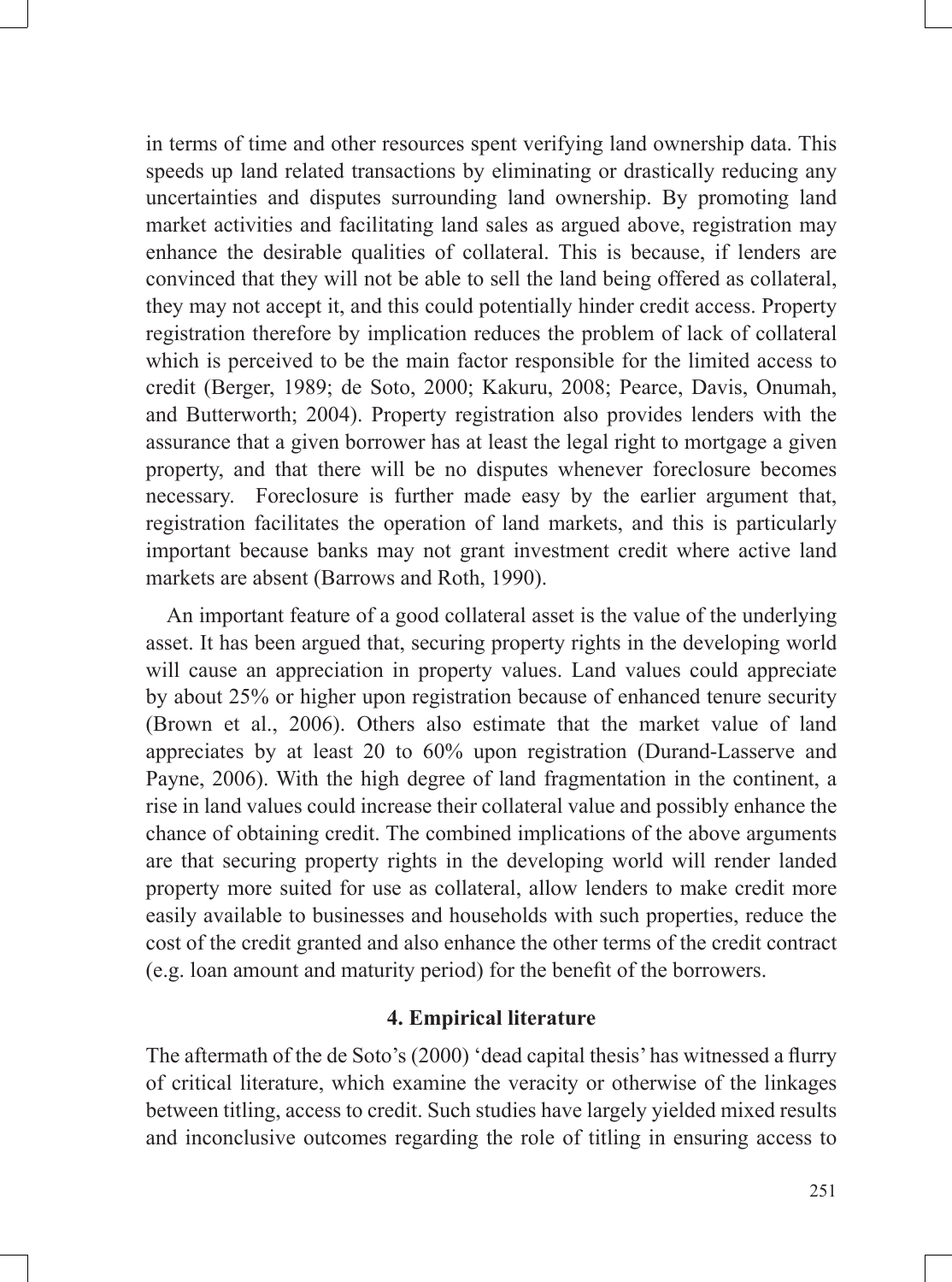formal credit and economic development. While some studies have established a significant positive relation between secure property titles and credit access (Feder *et al*., 1988; Boucher *et al*., 2005), several other studies across the developing world found that either no relation at all exist between the two or the established impact on credit access was found to be insignificant (Brown *et al*., 2006; Carter and Olinto, 2003; Galeana, 2004; Gilbert, 2000; Place and Migot-Adholla, 1998; Mighot-Adholla *et al*., 1991; Petracco and Pender, 2009). The causes of credit constraint among small businesses in the developing world have been established to be wide ranging. Aryeetey (1998) found that, bankers and business owners have different explanations for the existing credit constraints. Whilst bankers attribute the problem to the lack of viable or profitable projects, business owners attribute it to the lack of collateral.

With empirical evidence from Africa, Aryeetey *et al*. (1997) and Atieno (2001) also attribute the problem to the high fragmentation of the credit markets into informal and formal segments, where each segments of the market focuses on meeting the credit requirements of specific groups of potential borrowers. The consequence is that there are some potential borrowers from one segment of the market (informal sector) who need specific kinds of credit not provided by the sector and at the same time are considered unqualified for formal sector credit. Information asymmetries, lack of collateral and high transaction cost have also been identified as the factors responsible for the SME credit constraint (Bester, 1985; Stiglitz and Weiss, 1981; Hoff and Stiglitz, 1990; Pearce *et al.*, 2004; Beck, 2007; Beck *et al*., 2006c). At the other end of the spectrum, the absence of secure property titles has been identified as the reason why SMEs are credit constrained (De Soto, 2000; Deninger, 2003; Llanto, 2007).

Contrary to the argument that the absence of secure registered property titles hinders access to credit by making property lose its collateral value, Dower and Potamites (2005) found that landed property can be used as collateral even if it is not formally registered because people are able to use informal documents to demonstrate ownership. In support of this finding, de Laiglesia (2004) establishes that 68% of the private banks in his study required secure registered land titles whilst 6.7% accept unregistered properties as collateral. Reporting findings of a study in Bogota, Gilbert (2000) noted that the most serious problem faced by formal lenders is not the absence of registered property titles. This reinforces the findings of Brown et al. (2006) that even in cases where secure property titles are a precondition for securing credit, it is often not sufficient to trigger credit supply. Evidence from Peru indicates that loan applicants with registered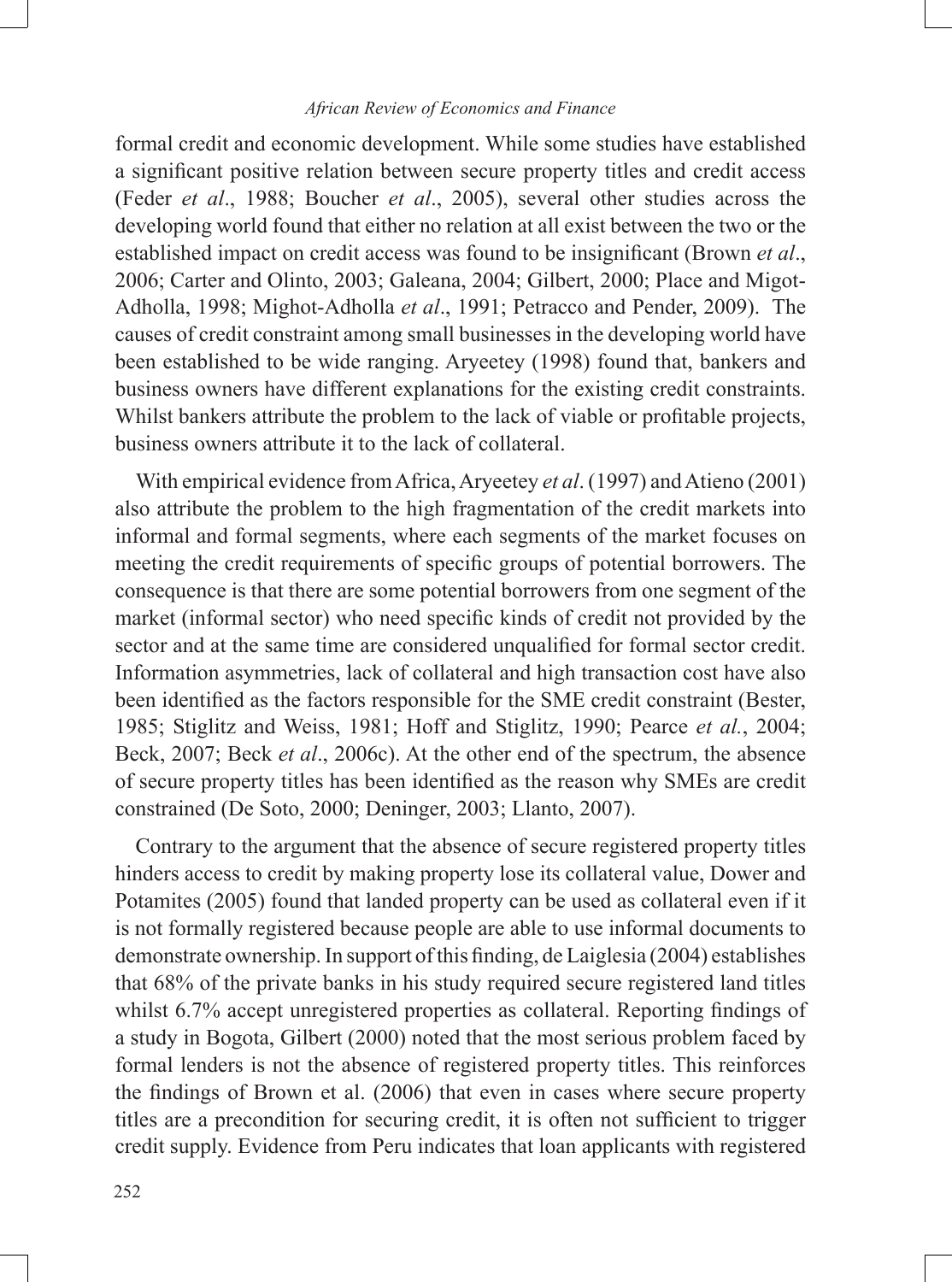property titles on condition of receiving a loan, faced interest rates that were on average 9 percentage points lower than applicants with untitled property. Also Place and Migot-Adholla (1998) investigated the impact of registered property titles on loan size, interest rates and loan maturities and found that:

"…concerning loan maturities, the mean number of months for repayment of loans was 19.6 on land-secured loans and 24.8 for others. As for loan amounts, the mean size of land secured loans was 10,146 shillings as compared to 8,753 shillings for others. Neither of the results was statistically significant and thus no evidence was found to show that secure titles significantly alter the terms of formal credit" (Place and Migot-Adholla, 1998: 368).

Migot-Adholla *et al*. (1991) found that the possession of secure registered titles did not increase loan maturities for the sampled households. Deininger (2003) in his argument linking secure titles to credit access acknowledged the role of other important factors such as borrower's repayment ability. He found that the credit effect of secure property titles depends on the individual wealth of borrowers. Brown *et al*. (2006) further confirm this finding in their study that the main reason why people may be denied credit is the low borrower repayment capacity and not the absence of secure property titles. Amongst all studies in Peru, Brown *et al*. (2006) established that none found a direct causal link between secure registered titles and credit access. Gilbert (2002) established that the formal lending decision is based on the ability of the borrower to demonstrate that they have a regular income sources and in some instances, proven track record of satisfactory loan repayment history. Unsurprisingly his study in Bogata established that the possession of secure titles to property either made very little or no difference to formal credit availability. In the case of Argentina, Durand-Lasserve and Payne (2006) found that no significant changes in credit access occurred after the introduction of secure property tiles. Field and Torero (2004) noted that providing secure property titles does not automatically make collateral based lending viable for majority of formal sector credit applicants. Subsequently Dower and Potamites (2005) concluded for the study in Indonesia that the possession of secure registered property titles is not the most important factor determining credit supply.

### **5. Research design**

Research methodology involves the entire processes and procedures which are involved in collecting, analyzing and interpreting data (Cresswell, 2003). This study examined the issue of property titling and access to credit using the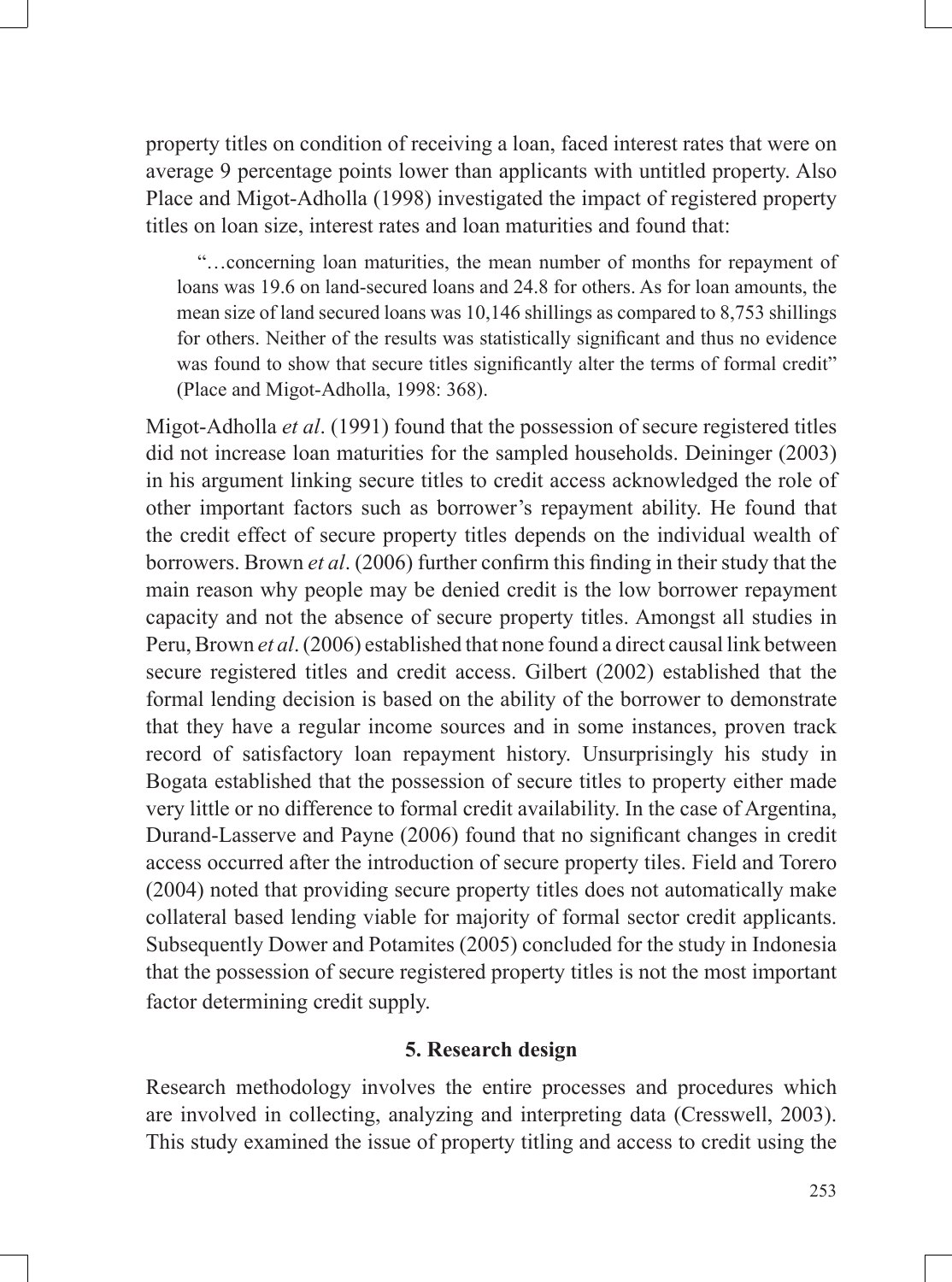quantitative methodology and survey strategy of enquiry. The study covered the main financial institutions involved in lending to SMEs (Universal banks and Savings & Loans Institutions and Rural Banks) operational in the Ashanti Region of Ghana in 2012/2013. The Ashanti region is one of the ten administrative regions in Ghana. The choice of this region was based on the fact that it is one of the biggest commercial centers with several active Financial Institutions. The Ashanti region is in the middle belt and its population reflect a good blend of the north-south characteristics. It is the most populated region in the country according to the 2010 census (Ghana Statistical Services, 2012). Furthermore, it was one of the only two regions (Greater Accra and Ashanti regions) in the country covered by functional land title registration. Of the two regions, the Ashanti region was chosen for convenience given the researchers' knowledge of the region.

The participating financial institutions were identified based on information provided by the Bank of Ghana (BOG) on the institutions licensed to operate at the time. The information from the BOG (2012) indicates a total of about 22 universal banks, six savings and loans institutions; and 25 rural banks were fully operational in the Region at the time of the research. The number of institutions selected to participate in the study involved all the 22 Universal Banks, all the six Savings & Loans Institutions and 20 Rural Banks. This brings to 48, the total number of financial institutions that participated in the study. In all the financial institutions selected, the key informants were the Credit officers, Loans managers and Branch managers. Though lending practices are largely governed by the institutional policies and not likely to differ based on the official involved, the study none-the-less involved the above categories of respondents at each institution to check for consistency/ reliability of the responses obtained. For 12 of the 22 banks, the researcher visited 2 branches each. For the remaining 10 banks only one branch each was visited due to proximity issues. At each of these branches visited a maximum of 3 questionnaires were distributed to the relevant officials (in some cases fewer than 3 questionnaires were distributed depending on the availability of the official to participate in the survey). In the case of the 20 rural banks selected the researchers visited one branch each (since they tend to have very limited branch network and are often sited in rural areas). A maximum of 3 questionnaires were distributed at each branch visited. Two branches each of the 6 savings and loans institutions were also visited and at each branch a maximum of 3 questionnaires were also distributed.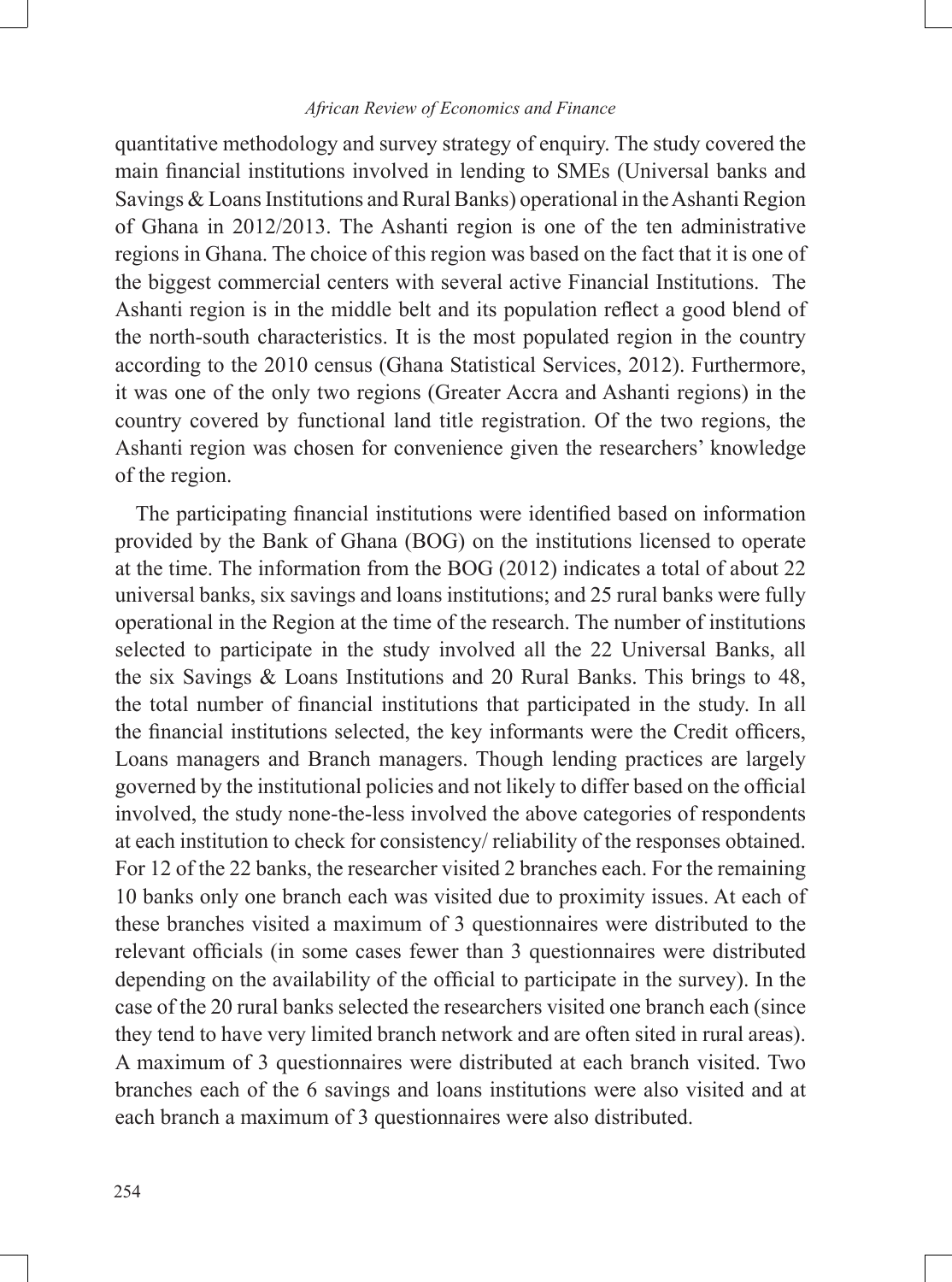Clusters of these banks and savings and loans companies could be found at various key locations in the Kumasi Metropolis namely: The Central Business District-Bantama area, Ahodwo-Atonsu area, Suame-Magazine area, the Asafo-Amakom area and the Ejisu-KNUST area. Therefore, apart from the rural banks, the other participating institutions were selected from these areas. One hundred (100) questionnaires were distributed to the target officials in the universal banks. Another 100 questionnaires were also distributed to the rural banks and savings and Loans institutions together classified in the study as MFIs. Thus a total of 200 questionnaires were distributed to officials who were available and willing to participate in the survey across the various institutions. The researchers visited various branches of these institutions and approached the relevant categories of Bank Officials with the questionnaire. Those who expressed interest were subsequently allowed some days to complete the questionnaire and the researchers returned on an agreed future date to pick up the completed questionnaires. In all a response rate of 54% was achieved.

A structured questionnaire was designed to capture respondents' opinions on the reasons why SME loan applications are turned down by the lending institutions. Fourteen (14) different reasons why SMEs are denied formal credit were identified from the literature (see Table 1). This reduced the possible biases in the selection of the variables. The questionnaire composed of various statements reflecting these 14 variables (see attached questionnaire). Respondents were asked to rank these variables in order of importance on a 14-point scale (where variables with mean ranks of 12 and above are classified as critical important; 9-11 are classified as very important; 6-8 are important; 3-5 are least important and finally those with mean ranks less than 3 are classified as unimportant).

Critically important factors were defined as those that will always compel lenders to turn down credit applications; the very important factors are those that will mostly (but not always) cause lenders to deny SMEs credit; the important factors are those that sometimes cause lenders to turn down credit application; the least important factors on the other hand are the factors that rarely cause lenders to turn down SME loan application and finally, the unimportant factors are defined as those that do not influence lenders' decision on whether to lend or not. The data collected was analyzed using factor analysis to explore the interrelationship amongst the fourteen factors to enable the researchers reduce these 14 items into fewer underlying factors/components (Field 2008). The relative importance of each factor was determined using the total proportion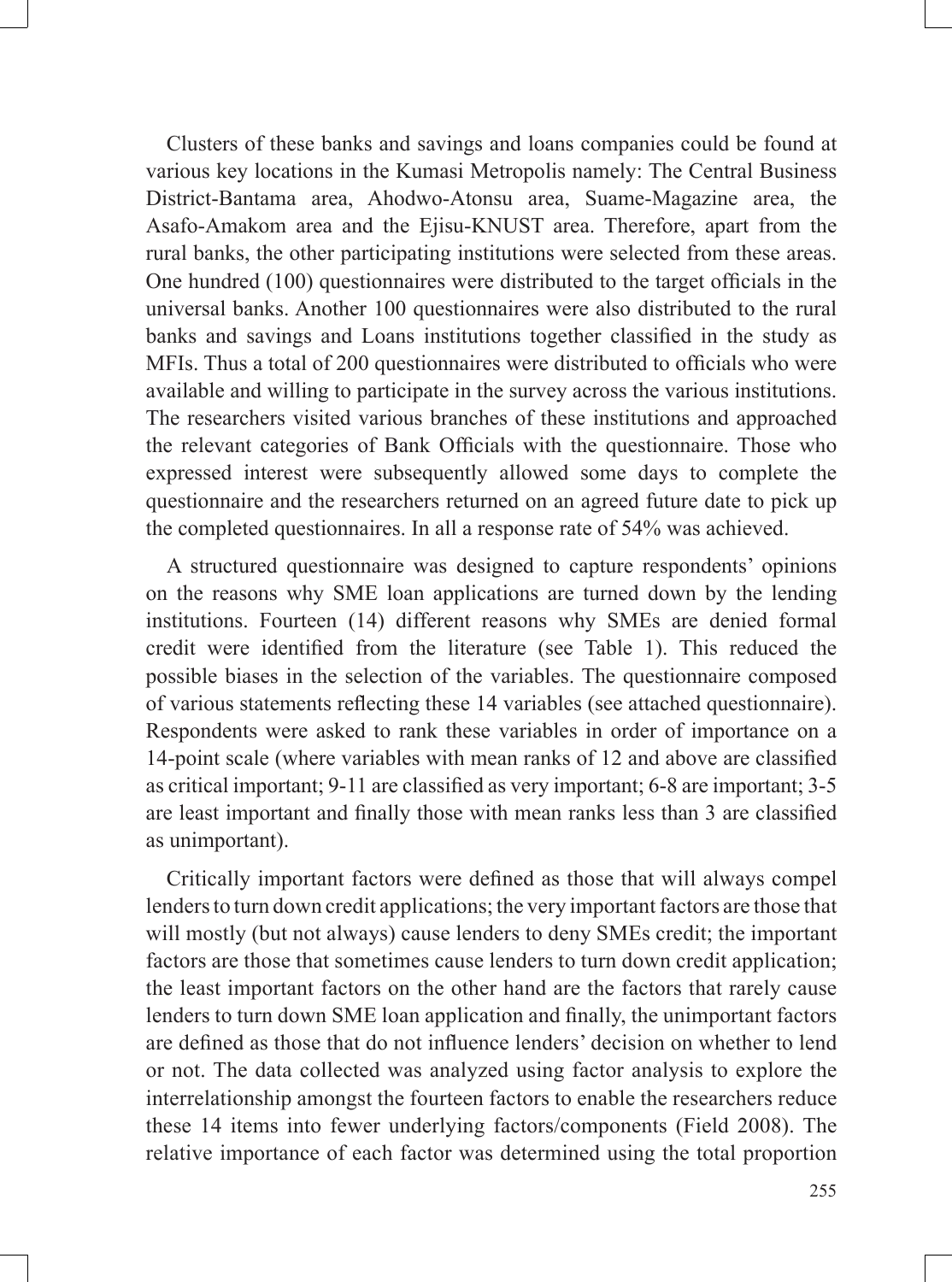of the variance explained by each factor. The results and discussions are presented below.

The consent of management was sought at the selected branches of the Institutions that participated. Respondents were provided adequate information on the purpose of the study and asked to indicate their consent by ticking the appropriate box on the questionnaire before proceeding to answer the questions. Confidentiality issues were appropriately taken care of. All respondents were given assurance that whatever information they gave would be treated with the highest degree of confidentiality. The questionnaire was thus designed to reinforce this by ensuring that it did not include any identifying information such as name of the bank and name of respondent.

## **6. Empirical findings and discussions**

### *6.1. Respondent characteristics and descriptives*

In total, 200 questionnaires were distributed to the relevant officials of the various lending institutions of which108 successfully completed and returned, representing a response rate of 54%. An overwhelming majority of the respondents in in the survey (64.8%) were males. The median age of respondents was 30-45years (48%). A little more than half of the sample (53%) was made up of respondents from universal banks (UBs), 22% were from rural banks (RBs) and the rest from savings and loans companies (SLCs). The number of years a participant had spent with the current employer was used as a proxy for the level of familiarity with the institution's policies on the subject matter, whilst the number of years the position has been held was used as a measure of the level of experience. Only 31.5% of these respondents have been with their current institutions for less than five years compared to 68.5% who have been at their current institution for at least five years. Table 1 below provides the descriptive statistics on the 14 variables explaining why lenders may turn down an SME credit request.

The mean ranks shown in Table 1 below indicate that lenders attach different levels of importance to the 14 variables explaining their decision not to grant SMEs request for funding. Whilst some of these variables (such as: the perceived unprofitability of the venture, history of default in past loan repayment, high vulnerability of the business, and inability to generate sufficient cash inflows by the business) were rated critically important (*mean >12*), others were considered to be unimportant (*mean < 3*) in influencing lenders' decision not to offer the needed credit to SMEs (high transaction cost; and bank's preference to lend to sectors other than that of the business seeking the funding).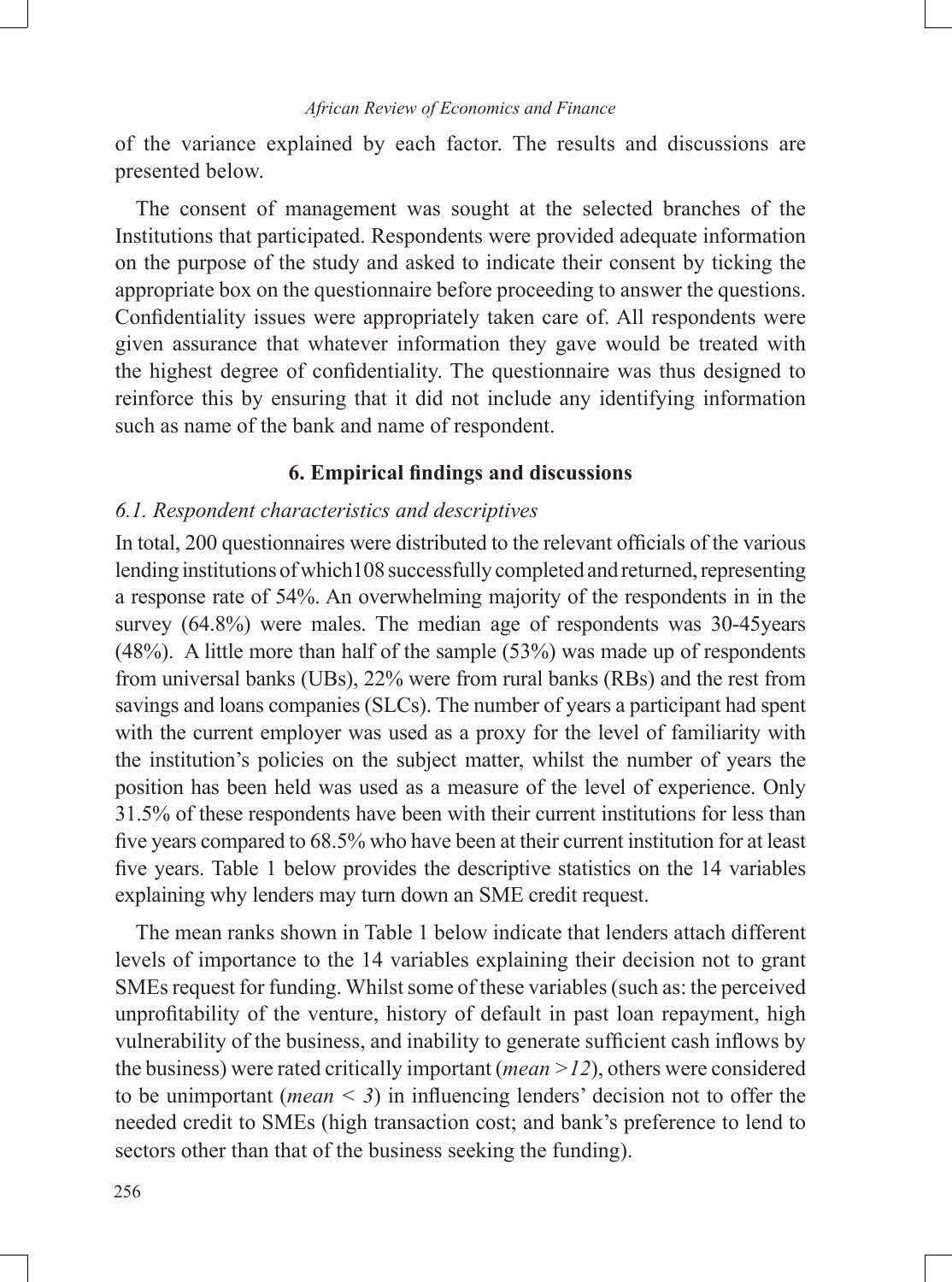| <b>Reasons for turning down SME loan</b><br>applications | N   | Min            | Max | Mean  | Std.<br><b>Deviation</b> |
|----------------------------------------------------------|-----|----------------|-----|-------|--------------------------|
| Past Default In loan repayment (PDEF)                    | 108 | 6              | 14  | 12.56 | 1.584                    |
| Poor cash flows (PCASH)                                  | 108 | 10             | 14  | 13.09 | 1.046                    |
| Low profitability of venture (LPROF)                     | 108 | 11             | 14  | 12.90 | 1.067                    |
| High vulnerability (HVUL)                                | 108 | 6              | 14  | 12.81 | 1.572                    |
| Lack of property to be used as collateral<br>(LACPROP)   | 108 | 7              | 13  | 10.78 | 1.390                    |
| Lack of guarantor for the facility<br>(LACGA)            | 108 | 7              | 13  | 9.82  | 1.723                    |
| Lack of/inadequate equity (INEQ)                         | 108 | 2              | 13  | 7.20  | 2.402                    |
| Lack of business records (LACREC)                        | 108 | $\overline{4}$ | 11  | 7.81  | 1.721                    |
| Weak banker-customer relationship<br>(WBCR)              | 108 | $\overline{4}$ | 11  | 7.55  | 1.654                    |
| Lack of required documents<br>(LRECDOC)                  | 108 | 3              | 11  | 6.64  | 1.660                    |
| Lack experience in running business<br>(LACEXP)          | 108 | 1              | 12  | 6.06  | 2.509                    |
| Lack of formal property title (LACTI)                    | 108 | 1              | 7   | 3.74  | 1.561                    |
| Bank's preferred sector (BPS)                            | 108 | 1              | 12  | 2.02  | 2.011                    |
| High transaction cost (HTC)                              | 108 | 1              | 8   | 2.34  | 1.395                    |

TABLE 1: DESCRIPTIVE STATISTICS

The inability of a business to generate sufficient cash or proof that a business is sufficiently profitable, the inability to meet past repayment obligations, and the high level susceptibility of SMEs to unforeseen future event are the top four critically important reasons explaining lenders decision not to grant credit to small businesses. Should the lender have the slightest doubt regarding any of these four critical reasons, the chances of rejecting the application increase considerably. From Table 1 however, it is clear that the high transaction cost of lending to SMEs and the kind of business to be financed by such credit are unimportant to lenders when it comes to deciding whether to lend or not. This appears to contradict the argument that link the SME finance gap to the existence of high transactions cost (Beck *et al*., 2006c). Indeed one of the central arguments of the 'dead capital thesis' is that formalizing property ownership reduces the transaction cost on landed property which then lowers lenders' transaction cost when dealing with businesses (de Soto, 2000). This outcome is however not surprising because cost only becomes a problem for lenders if they are unable to pass it on to borrowers through higher interest rates and other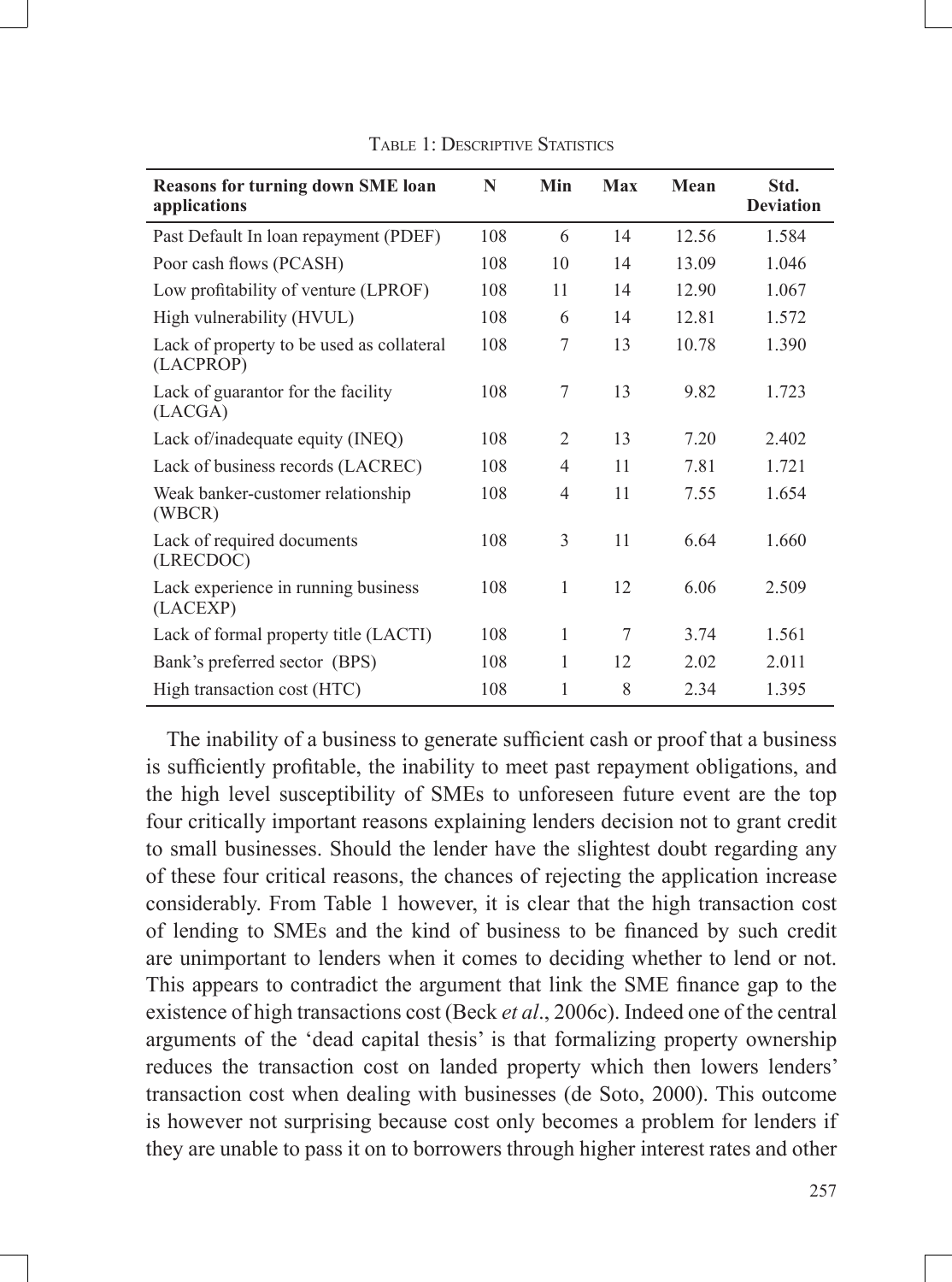charges. Even though in reality the transaction cost of lending to SMEs may be high, the sampled lenders in this study were of the opinion that the mere virtue of this fact would not lead to businesses been denied credit. This is because Ghanaian lenders in practice pass on such cost to borrowers either through 'cost of transaction charges' or upwardly adjusted interest rates. This may partially explain the very high lending rates prevalent in the country. It should be pointed out that cost could affect the demand for and actual use of credit as such facilities become unaffordable to businesses. Thus even though lenders may be willing to lend to SMEs, these businesses may be self-rationed due to the high cost of credit which is a consequence of the high transaction cost of lending to them.

The dead capital thesis of de Soto (2000) renewed the long standing capitalist inspired logic which attributes the lack of access to credit, high level of poverty and underdevelopment in the developing countries to the absence of secure property titles. The mass provision of secure titles has become top priority of most governments as part of the strategies to enhance access to credit by SME's in order to reduce poverty and ensure rapid economic development. The result shown in Table 1 indicate that even though lenders have rated the absence of formal property titles as an important reason for turning down SME loan applications, there are other far more important factors. Indeed, using the mean ranks, the absence of secure titles was rated 12th out of the list of 14 reasons indicating that there are 11 other more important factors that explain lenders decision not to grant loans to SMEs. This confirms the assertion that there are more critical variables responsible for the SME financing gap (Domeher *et al*., 2016; Narh *et al*., 2016). This thus gives the impression that the solution to the SME financing problem cannot come from policies geared towards formalizing property rights.

Based on the ratings in Table 1, factor analysis was conducted to explore the interrelationship amongst these variables and to explore the latent/underlying components/factors that explain the decision of lenders not to grant credit to SMEs and also explore the extent to which such lender decisions are influenced by each of these latent factors. To do this, the two variables which were rated as unimportant in Table 1 (*with mean ranks < 3*) were eliminated from the list. A third variable (weak lender-borrower relationship – which explains the length of time a client has been known to the lender) was also eliminated from the list as it could not be classified under any of the extracted components in the preliminary test conducted. The remaining 11 variables were used in the conduct of the factor analysis.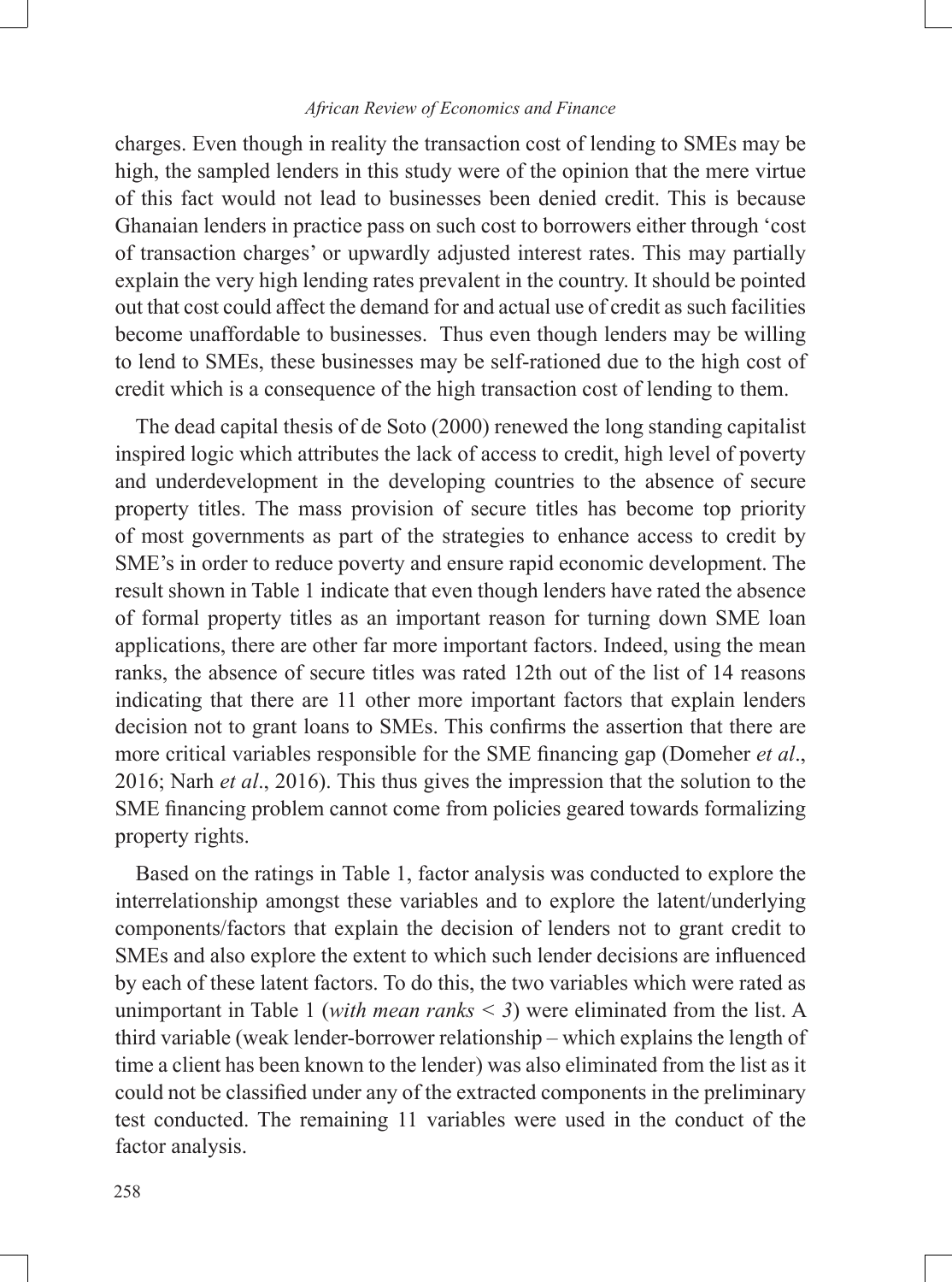# *6.2. Validation of the factor model*

To determine whether or not the data set is suitable for the conduct of factor analysis, the KMO and Bartlett's test were conducted (see Table 2 below). The KMO test of sampling adequacy was greater than 0.5 which means the sample size is adequate for factor analysis (Field, 2000). Since factor analysis looks for clusters within a set of variables that measure similar things, the Bartlett's test is used to determine whether or not these variables are reasonably correlated, that is to say whether clusters exist amongst the variables or not. The Bartlett's test was significant (at  $p < 0.001$ ; see Table 2). The correlation matrix in Table 3 below further confirms that certain clusters of variables are significantly correlated to permit the use of factor analysis in extracting the latent factors in the data set. Furthermore, multicollinearity was tested by looking at the determinant of the R-matrix. The determinant of the R-matrix was 0.002 (greater than 0.00001) which indicates that no serious problem of multicollinearity existed (Field, 2000).The data set was thus considered fit for the conduct of factor analysis.

| <b>Kaiser-Meyer-Olkin Measure of Sampling Adequacy</b> | .579                           |                       |
|--------------------------------------------------------|--------------------------------|-----------------------|
| <b>Bartlett's Test of Sphericity</b>                   | Appox Chi-Square<br>df<br>Sig. | 664.859<br>55<br>.000 |

Table 2: KMO and Bartlett's Test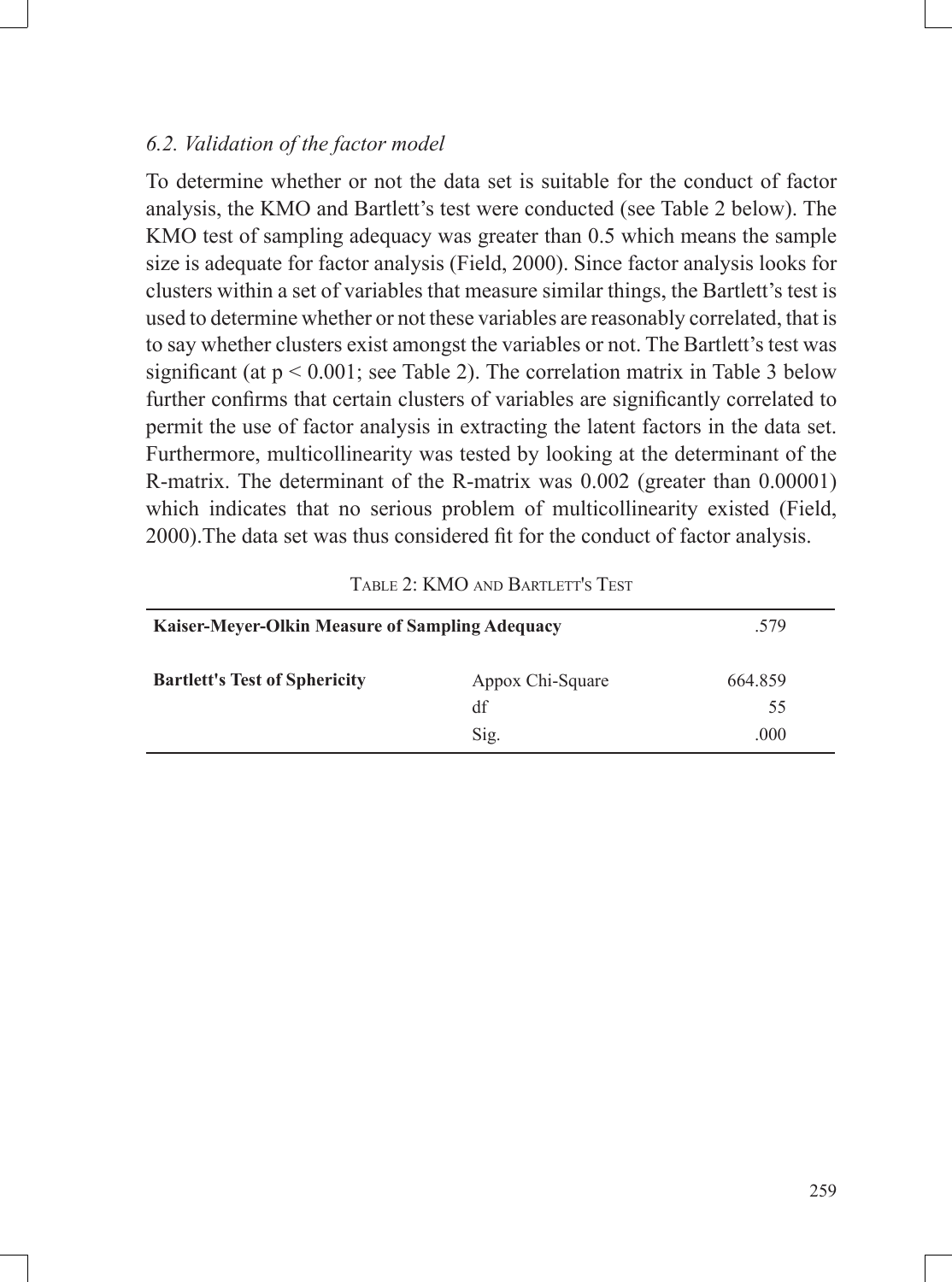|                            |                  |                        |                  |                      | <b>LABLE 3: CORRELATION MATRIX</b> |                    |                          |                  |                                 |                   |                                                                         |
|----------------------------|------------------|------------------------|------------------|----------------------|------------------------------------|--------------------|--------------------------|------------------|---------------------------------|-------------------|-------------------------------------------------------------------------|
|                            | LACPROP          | PDEF                   | <b>PCASH</b>     | <b>LPROF</b>         | <b>LACREC</b>                      | LRECDOC            | LACGA LACTI              |                  | <b>HVUL</b>                     | LACEXP            | <b>DAND</b>                                                             |
| Correlation                |                  |                        |                  |                      |                                    |                    |                          |                  |                                 |                   |                                                                         |
| LACPROP                    | 1.000            |                        |                  |                      |                                    |                    |                          |                  |                                 |                   |                                                                         |
| PDEF                       | $-0.011$         | 000                    |                  |                      |                                    |                    |                          |                  |                                 |                   |                                                                         |
| PCASH                      | $-109$           | $-0.016$               | $1.000\,$        |                      |                                    |                    |                          |                  |                                 |                   |                                                                         |
| LPROF                      | $-0.030$         | $-045$                 | 904              | 0001                 |                                    |                    |                          |                  |                                 |                   |                                                                         |
| LACREC                     | .210             |                        | $007$            | 032                  | 1.000                              |                    |                          |                  |                                 |                   |                                                                         |
| LRECDOC                    | .323             | $-072$<br>066          | $-141$           | $-0.092$             | 280                                | 1.000              |                          |                  |                                 |                   |                                                                         |
| LACGA                      | .855             |                        | $-086$           | $-0.31$              | 151                                | 235                | 1.000                    |                  |                                 |                   |                                                                         |
| LACTI                      | 496              | $074$<br>127           | $-069$           | $000\,$              | 384                                | 656                | 334                      | 0001             |                                 |                   |                                                                         |
| $\hbox{HVUL}$              | .045             | 826                    | 019              | $-0.008$             | $-065$                             |                    | $-0.33$                  | 182              | 1.000                           |                   |                                                                         |
| <b>ACEXP</b>               | .335             | $-172$                 | .052             | 080                  | 127                                | $108$              | 302                      | 360<br>332       | $-167$                          | 1.000             |                                                                         |
| <b>INEQ</b>                | 219              | $-0.097$               | 124              | 158                  | 039                                | 071                | 261                      |                  | $-122$                          | .712              | $1.000\,$                                                               |
| Sig (1-tailed)             |                  |                        |                  |                      |                                    |                    |                          |                  |                                 |                   |                                                                         |
| LACPROP                    |                  | .456                   | $\overline{03}$  | 378                  | 015                                | 000                | $\frac{000}{2}$          | 000              | 322                             | 000               | $\overline{0}$                                                          |
| PDEF                       | 456              |                        | 434              | 322                  | 229                                | 248                | 224                      | 095              | 000                             | 038               | 160                                                                     |
| PCASH                      | 130              |                        |                  | 000                  | 473<br>371                         |                    |                          | 240              |                                 |                   | 101                                                                     |
| LPROF                      | 378              | 4323<br>3234<br>423424 | 000              | $\frac{1}{\sqrt{2}}$ |                                    | 072<br>172<br>1002 | 187<br>374<br>060<br>007 | 500              | 423<br>467<br>467<br>194<br>196 | 298<br>179<br>133 | $\begin{array}{c} 51 \\ 343 \\ 233 \\ 000 \\ 000 \\ 100 \\ \end{array}$ |
| LACREC                     | 015              |                        | 473              | .371                 | $\frac{1}{2}$                      |                    |                          | $000$            |                                 |                   |                                                                         |
| LRECDOC                    | .000             |                        | 072              | $.172$<br>374        | .002                               | $\frac{1}{2}$      |                          | .000             |                                 |                   |                                                                         |
| LACGA                      | .000             |                        | 187              |                      | .060                               | 007                | $\overline{a}$           | 000              |                                 | .001              |                                                                         |
| LACTI                      | .000             | $rac{000}{500}$        | 240              | 500                  | 000                                | 000                | $.000$<br>$.366$         | $\frac{1}{2}$    |                                 | $000$<br>$042$    |                                                                         |
| <b>HANIT</b>               | 322              |                        | 423              | 467                  | 253                                | 104                |                          | 030              |                                 |                   |                                                                         |
| LACEXP                     | $\overline{000}$ | 038                    | 298              | 179                  | 096                                | 133                | $\overline{00}$          | $\overline{000}$ | 042                             |                   |                                                                         |
| <b>DHND</b>                | $\overline{011}$ | .160                   | $\overline{101}$ | $\overline{051}$     | 343                                | 233                | 003                      | $\infty$         | 104                             | .000              |                                                                         |
| a.<br>Determinant = $.002$ |                  |                        |                  |                      |                                    |                    |                          |                  |                                 |                   |                                                                         |

TARLE 3: CORRELATION MATRIX Table 3: Correlation Matrix *African Review of Economics and Finance*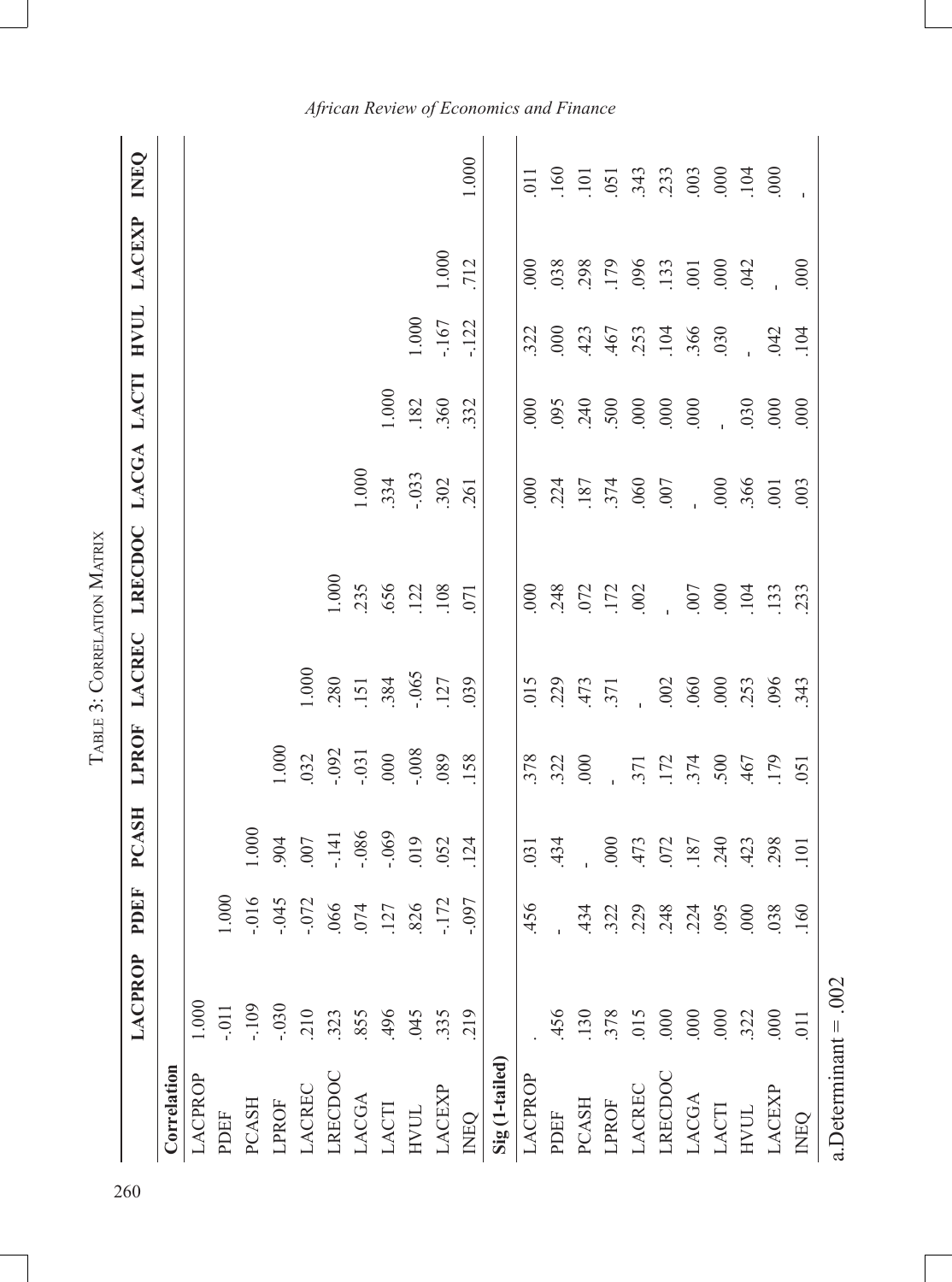### *6.3. The factor model*

The number of factors to be extracted was not determined a priori, but was allowed to emerge from the data using the Kaiser's criteria. This criterion is based on the use of eigenvalues which represent the variation in the outcome explained by each factor. Eigenvalues of 1 and above represent a significant amount of variation (Field, 2000). Hence factor analysis extracts all the factors with eigenvalues of 1 and above. Table 4 shows that a total of five clusters of the various variables referred to as factors/components were extracted from the 11 variables through the principal component analysis method of extraction and varimax rotation.

The factor loading for each variable is also indicated in Table 4 below the component number. The factor loading indicates how important each variable is to a given factor. For a sample size of about 100, factor loadings above 0.512 are considered significant (Field, 2000). This shows that the variables in Table 4 are significantly correlated with the components under which they have been classified. The five factors were given names by looking at the main issue that each set of variables describe. An examination of the variables under each component suggests that component one represents poor financial capability of the business; component 2 represents high default risk; component 3 represents lack of collateral; component 4 represents high level of informality amongst SMEs; and component 5 represents the nature of the business (whether it is a start-up or an already established business).

The Cronbach's alpha reported for each component measures the reliability of the constructs in the model, that is to say, the measurement scale reflects consistently the construct that it intends to measure; a minimum of 0.6 is deemed acceptable (Hair, Black, Babin, Anderson, and Tatham 2006). Hence the constructs and the model as a whole can be said to be reliable.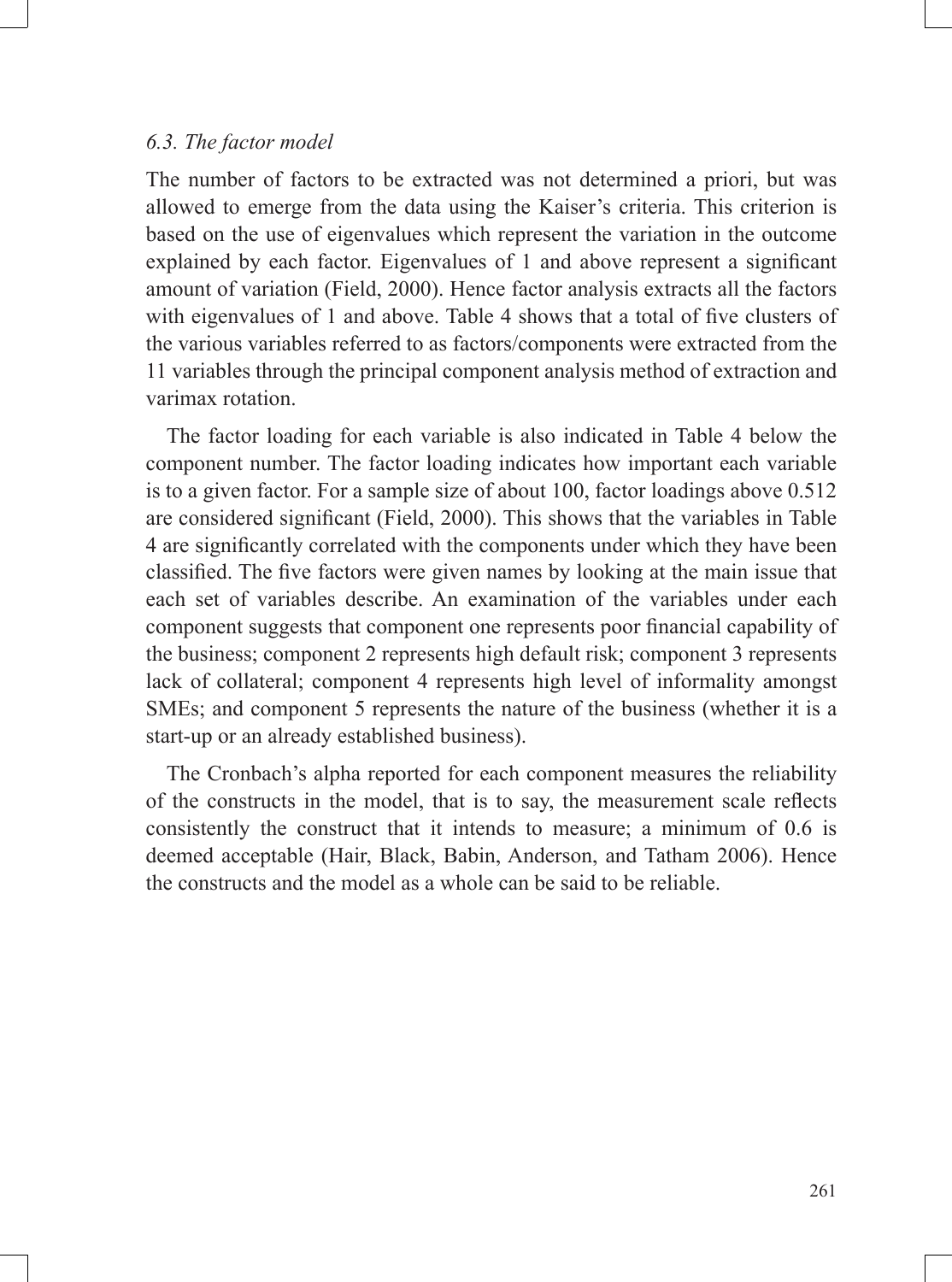|                                                                   |              |                | <b>Components</b> |                         |      |
|-------------------------------------------------------------------|--------------|----------------|-------------------|-------------------------|------|
|                                                                   | $\mathbf{1}$ | $\overline{2}$ | 3                 | $\overline{\mathbf{4}}$ | 5    |
| <b>Component 1</b>                                                |              |                |                   |                         |      |
| Poor financial strength (Repayment<br><b>Ability</b> )            |              |                |                   |                         |      |
| Cronbach's Alpha = .948                                           |              |                |                   |                         |      |
| <b>LPROF</b>                                                      | .971         |                |                   |                         |      |
| <b>PCASH</b>                                                      | .970         |                |                   |                         |      |
| <b>Component 2</b>                                                |              |                |                   |                         |      |
| <b>High Default risk</b>                                          |              |                |                   |                         |      |
| Cronbach's Alpa = .903                                            |              |                |                   |                         |      |
| <b>HVUL</b>                                                       |              | .945           |                   |                         |      |
| <b>PDEF</b>                                                       |              | .942           |                   |                         |      |
| <b>Component 3</b>                                                |              |                |                   |                         |      |
| <b>Lack of collateral</b>                                         |              |                |                   |                         |      |
| Cronbach's alpha = .918                                           |              |                |                   |                         |      |
| <b>LACGA</b>                                                      |              |                | .947              |                         |      |
| <b>LACPROP</b>                                                    |              |                | .920              |                         |      |
| <b>Component 4</b>                                                |              |                |                   |                         |      |
| <b>High level of informality</b>                                  |              |                |                   |                         |      |
| Cronbach's alpha = $.677$                                         |              |                |                   |                         |      |
| LREQDOC (personal IDs, proof of<br>address, bank statements etc.) |              |                |                   | .793                    |      |
| <b>LACTITLE</b>                                                   |              |                |                   | .765                    |      |
| <b>LACREC</b>                                                     |              |                |                   | .741                    |      |
| <b>Component 5</b>                                                |              |                |                   |                         |      |
| Nature of business (start-ups)                                    |              |                |                   |                         |      |
| Cronbach's alpha = $.830$                                         |              |                |                   |                         |      |
| <b>INEQ</b>                                                       |              |                |                   |                         | .918 |
| <b>LACEXP</b>                                                     |              |                |                   |                         | .881 |

# *6.4. Predictive power of the factor model*

The determination of the overall explanatory power of the factor model was done using the eigenvalues for each factor which shows the variance explained by that factor. This information is displayed in Table 5 below. The relative importance of each of the 5 factors extracted in Table 4 is shown in Table 5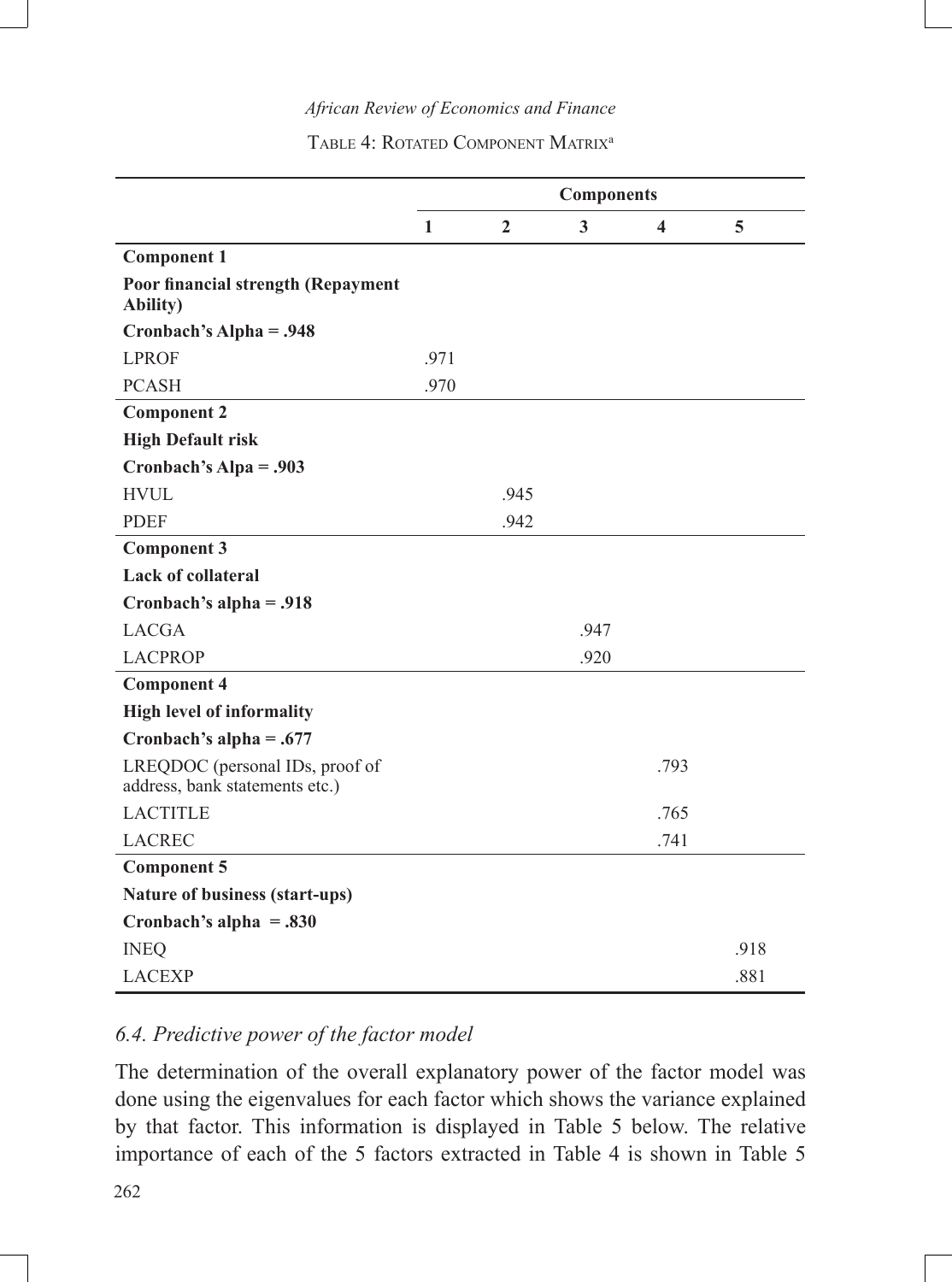below. The five factors together accounted for a combined total 85% of the variance in the model. In other words, 85% of the cases of unsuccessful SME loan applications were perceived by lenders to be attributable to the five factors extracted in Table 4 above.

| Component      | <b>Initial eigenvalues</b> |                                       |                    | <b>Extraction Sums of</b><br><b>Squared Loadings</b> |                  |                    | <b>Rotated Sums of</b><br><b>Squared Loadings</b> |                    |                    |
|----------------|----------------------------|---------------------------------------|--------------------|------------------------------------------------------|------------------|--------------------|---------------------------------------------------|--------------------|--------------------|
|                | Total                      | variance<br>$% \sigma _{0}^{\ast }$ % | Cumulative<br>$\%$ | Total                                                | variance<br>% of | Cumulative<br>$\%$ | Total                                             | variance<br>$%$ of | Cumulative<br>$\%$ |
| 1              | 3.036                      | 27.599                                | 27.599             | 3.036                                                | 27.599           | 27.599             | 1.923                                             | 17.485             | 17.485             |
| $\overline{c}$ | 2.139                      | 19.448                                | 47.047             | 2.139                                                | 19.448           | 47.047             | 1.896                                             | 17.235             | 34.720             |
| 3              | 1.871                      | 17.009                                | 64.055             | 1.871                                                | 17.009           | 64.055             | 1.883                                             | 17.122             | 51.842             |
| $\overline{4}$ | 1.223                      | 11.121                                | 75.176             | 1.223                                                | 11.121           | 75.176             | 1.854                                             | 16.852             | 68.694             |
| 5              | 1.096                      | 9.966                                 | 85.142             | 1.096                                                | 9.966            | 85.142             | 1.809                                             | 16.448             | 85.142             |
| 6              | .704                       | 6.404                                 | 91.546             |                                                      |                  |                    |                                                   |                    |                    |
| 7              | .288                       | 2.619                                 | 94.165             |                                                      |                  |                    |                                                   |                    |                    |
| 8              | .272                       | 2.471                                 | 96.637             |                                                      |                  |                    |                                                   |                    |                    |
| 9              | .167                       | 1.517                                 | 98.154             |                                                      |                  |                    |                                                   |                    |                    |
| 10             | .114                       | 1.036                                 | 99.189             |                                                      |                  |                    |                                                   |                    |                    |
| 11             | .089                       | .811                                  | 100.000            |                                                      |                  |                    |                                                   |                    |                    |

Table 5: Total Variance Explained

# *6.5. Discussion and implication of findings*

The factor model shows that, the five main factors influencing lenders decision to reject SME loan applications are of varying degrees of importance. The most important reason why SMEs are denied credit per this study is the poor financial capabilities (reflected by the net cash flow into the business and overall profitability of the business) they exhibit. This factor alone accounts for the largest proportion (about 27.6%) of the total explained variance. Indeed, a business that is not sufficiently profitable will be unable to generate sufficient cash to repay any credit advanced. A business that is profitable but unable to generate sufficient cash is most likely not going to be able to fulfill its payment obligations falling due. Since lenders are interested in getting the funds advanced repaid within an agreed period, any indications of a poor financial health will affect the assessed ability to repay on the part of the borrower. This will ultimately lead to a decision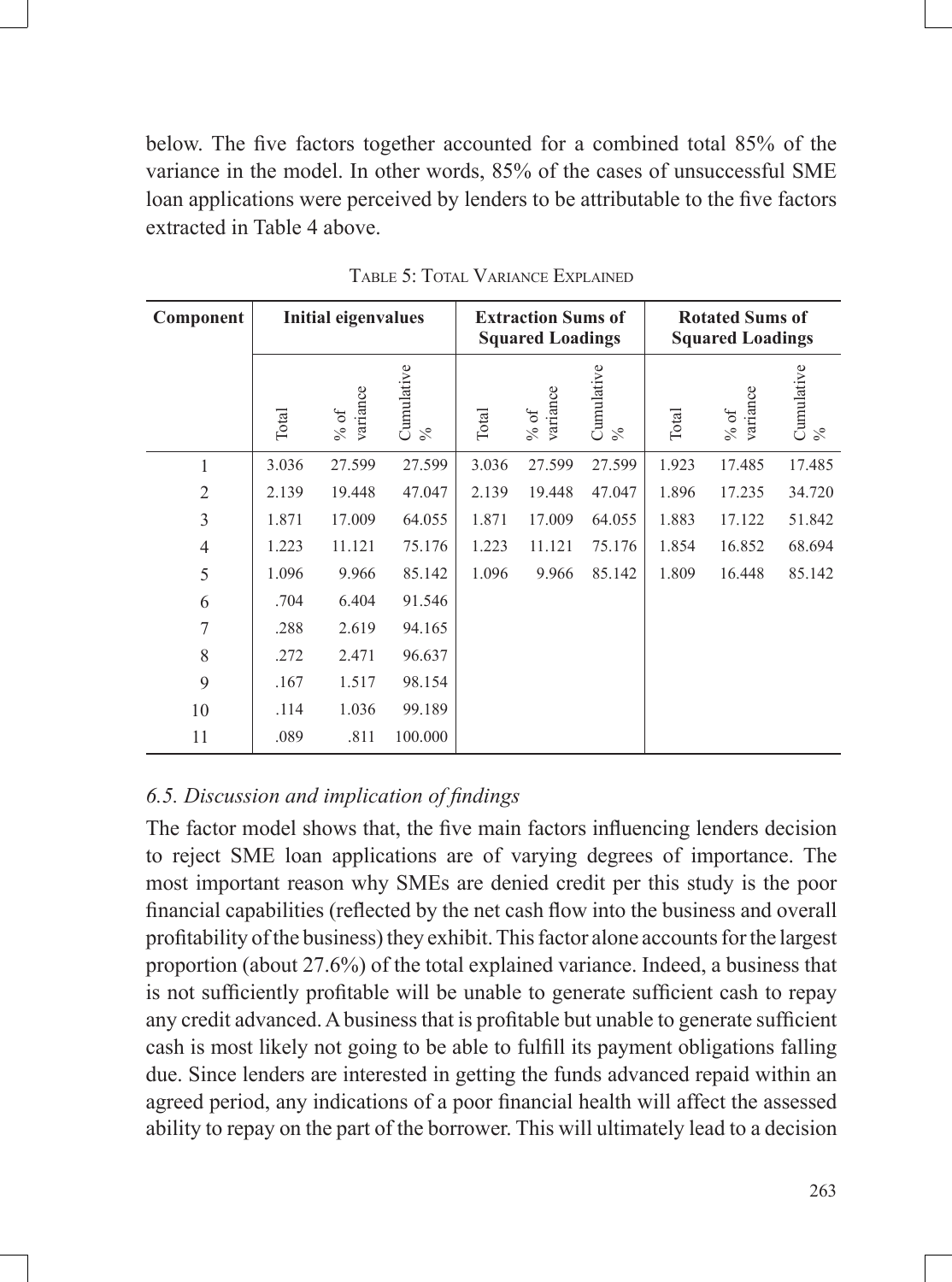not to grant the needed credit. The financial strength of the business is thus amore critical determinant of lenders decision to grant or not to grant credit to SMEs than the mere absence of formal property titles.

This thus confirms the finding of Brown *et al*. (2006) that the main reason why small businesses are denied credit is the low borrower repayment ability, and not the absence of registered property titles. The above is also consistent with the results of a similar study in Bogota, which established that formal lending decisions is based on the ability of borrowers to demonstrate a strong financial capability (evidenced by regular predictable source of income/cash inflows) and that the possession of registered property titles made very little difference to formal credit availability (Gilbert, 2002). This finding provides important lessons at the micro level for SMEs. Small businesses must take basic investment appraisal more seriously to ensure that projects into which they invest their funds are sustainably profitable. Such businesses should be able to demonstrate how profitable their businesses are through their business plans which communicate critical business information to financial institutions. In a related study in Zimbabwe it emerged that Banks require SMEs to show their capital budgets so that they can assess their financial planning and credit worthiness. About 83% of these SMEs however did not keep capital budgets at all. This shows that SMEs take financing decisions on a whim (Matamanda and Chidoko, 2017).

In addition, SME owners most of whom do not pass their funds through the formal sector financial institutions always find it difficult to provide formal lender with the requisite evidence of sufficient cash inflows to secure credit. It is in this vein that Bondinuba (2012) established in a survey of SMEs that 48% considered the existing communication gap between financial institutions and small businesses as a major barrier to credit access in Ghana. Most of the SMEs may be profitable and highly liquid but their inability to communicate this effectively to lenders could cause them problems accessing funding. A change in such an attitude will enhance the image of small businesses (in terms of loan repayment ability) and could make it easier for them to secure formal credit.

The factor model shows that the second most important factor explaining lenders' decision not to grant SMEs credit is the high default risk (responsible for 19.4% of total variations) associated with lending to such businesses. Lenders generally considered SMEs to be very susceptible to unforeseen future events such that they could be looking very good today and tomorrow they are gone. The fact that these businesses are often inseparable from the individual owner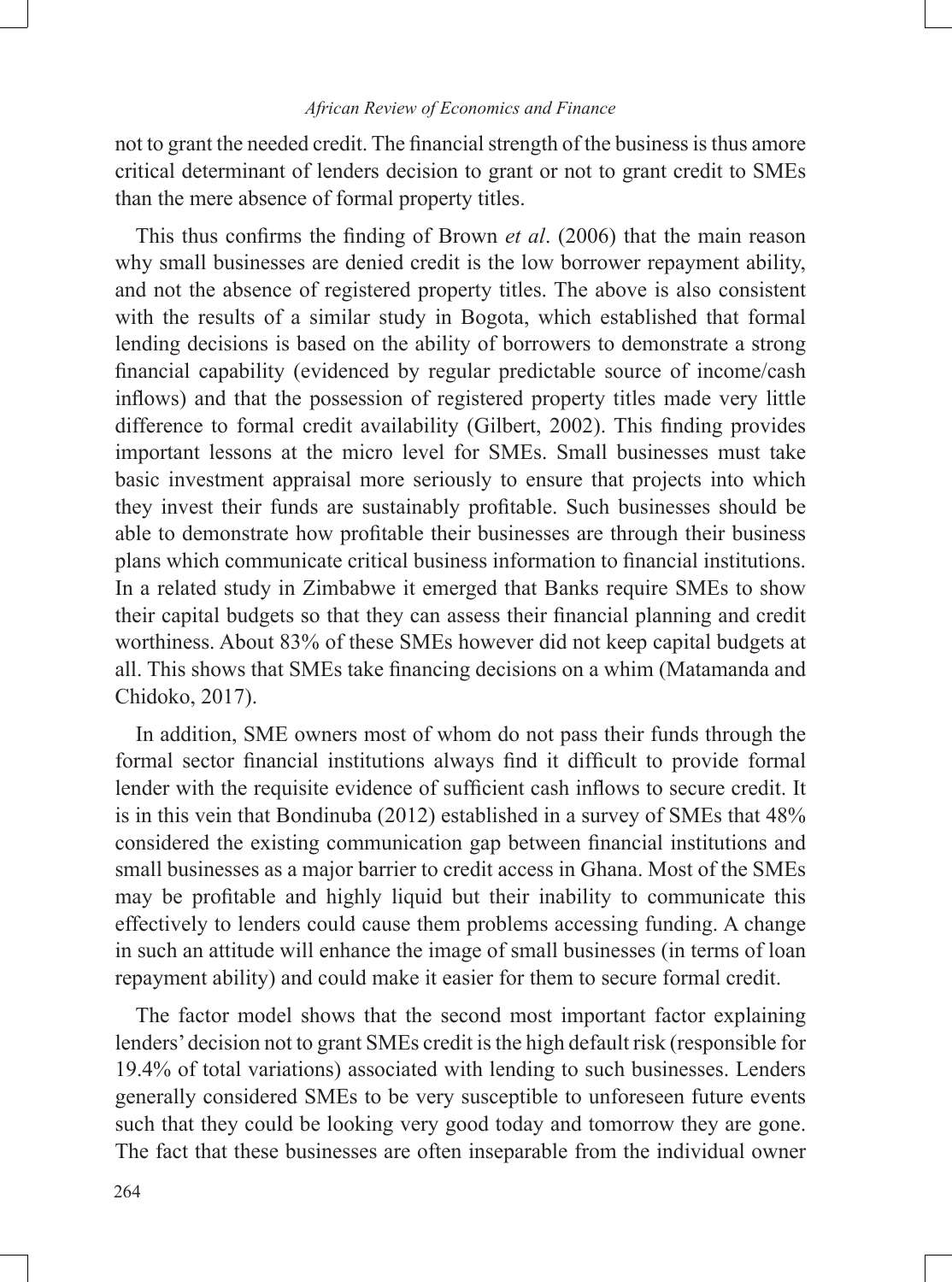means that personal problems encountered by the owner also affect the very survival of the business. Furthermore, the SMEs that are denied credit mostly tend to have a poor credit history. The failure to fulfill past payment obligations by SMEs thus emerged to have a devastating effect on any attempts to obtain credit in the future. These factors work together to raise the risk profile of SMEs and make lenders skeptical in advancing credit to the sector. Even when lenders do decide to lend, they do so by charging exorbitant rates to compensate for the associated risk which is perceived to be high. This makes credit unaffordable and create a demand side barrier to credit access as SMEs become very reluctant to borrow at such unaffordable rates.

Third in the order of importance is the lack of collateral (contributing about 17% of the variance) required by lenders as part of the conditions for lending to most SMEs. The inability to provide collateral reduces the probability of success for businesses applying for credit because of high level of risk perceived to be inherent in SMEs. The provision of collateral provides the lenders with a safety net when lending to SMEs such that the absence of such a safety net reduces the willingness to lend creating a financing gap. This model thus confirms that, though collateral is important in the lending process, there are other more important prerequisites that must be met before credit is granted. Collateral is thus a last resort and the mere fact that one possesses collateral is not a guarantee that they will be granted the credit they require. According to Matamanda and Chidoko, (2017) 67% of the banks surveyed viewed the lack of collateral as the major obstructing them from accessing credit.

Next in order of importance is the high level of informality in the operations of SMEs (this component is responsible for 11% of the total variance). Informality includes the inability of SMEs to keep proper books of accounts; inability to provide certain required formal documents such as bank statements, proof of address and personal IDs; as well as the inability to provide formal proof of property ownership in the form of formal titles to property. This model thus confirms that the absence of formal property titles could be a hindrance to credit access from the supply side of the market. However, the model also clearly shows that though the absence of formal property titles may be an important barrier to credit access together with two other variables shown in component four (see Table 4 above), it accounts for only 11% of the total variance of 85% explained by the entire model. Hence, property titles though important do not constitute a major supply-side barrier to credit access where it is absent. This is in conformity with the findings of a demand-side study by Domeher *et al*. (2014)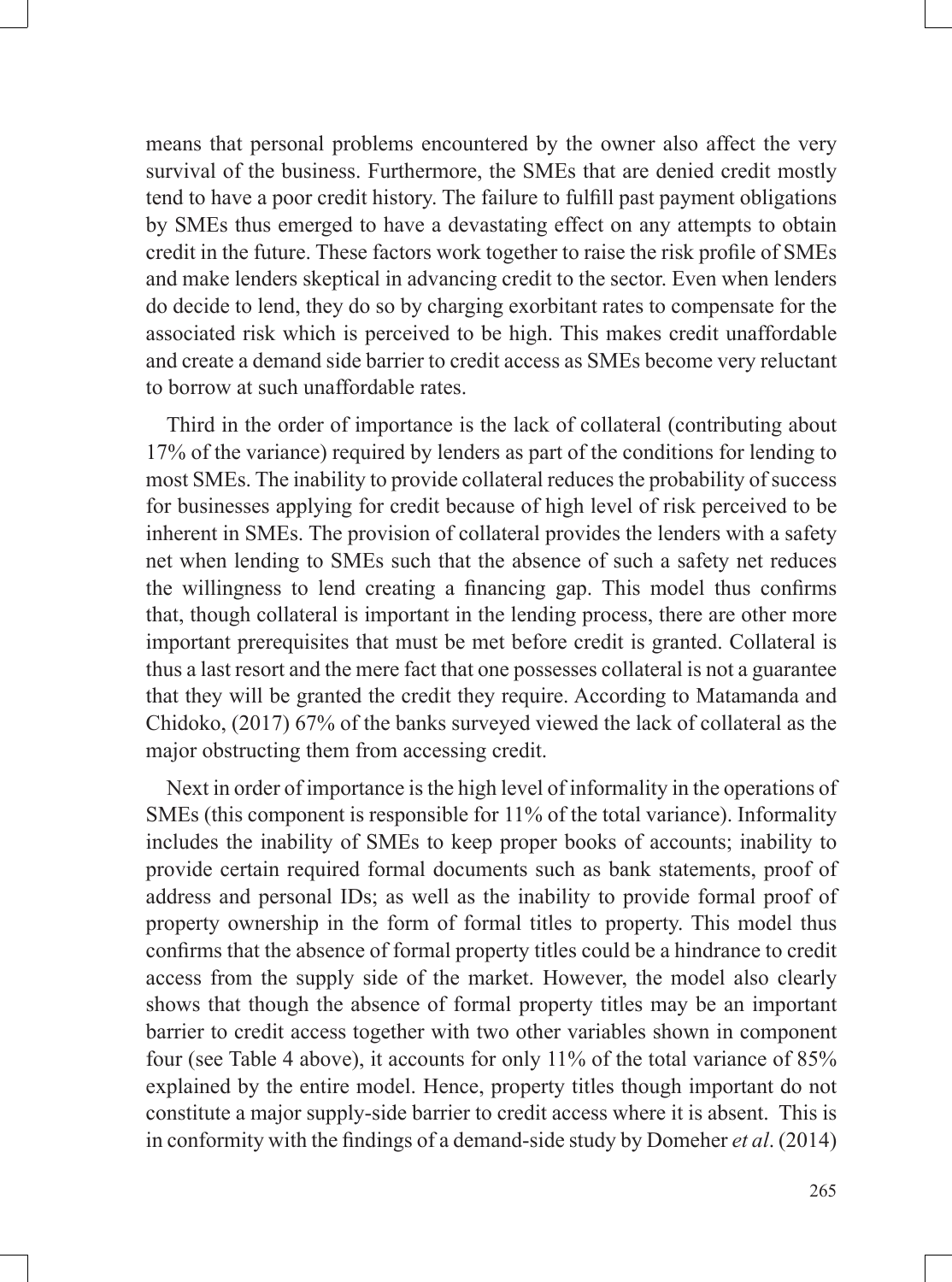which established that only 4% of all constrained loan applicants attributed their failure to obtain credit needed to their inability to provide formal property titles. Indeed, Durand-Lasserve and Payne (2006) after reviewing several cases concluded that there is no evidence that the provision of formal property titles significantly increases access to formal credit. These findings reinforce the argument by Brown *et al*. (2006) that though formal property titles may be a necessary condition for using the property as collateral for a loan, it is by no means a sufficient one to guarantee credit access. How then do the findings of this paper fit into the key theory on the relationship between formal property titles and credit access – 'Dead capital thesis' of de Soto (2000)?

To the extent that this paper has established the absence of formal property titles to be a hindrance to credit access, one is tempted to conclude there is some level of confirmation of the 'dead capital thesis'. On the other hand, a second scrutiny of de Soto's (2000) argument reveals a very extreme view of the role formal property titles could play in the overall economic development process. De Soto (2000) presents formal property titles as if it were the major reason businesses are unable to obtain credit in the developing world. On the contrary this study shows that at best the absence of formal property titles may become a barrier to credit access only in a few instances (11% of cases). This paper has thus shown that there are other more critical factors constraining credit access. The policy implication of this at the macro-level is that implementing property titling programs in Ghana as a major policy instrument for tackling the access to credit problem of SMEs as per the recommendations of the dead capital thesis will be missing the point greatly. As far as this study is concerned, the provision of formal property titles nationwide will do very little in solving SMEs problem of access to finance. To be able to comprehensively tackle the problem of financing for businesses, all stakeholders must understand the solution does not lie in just formalizing property titles. Efforts must be made to identify the range of constraint factors as identified in this study. Furthermore, the scarce resources of the state must be allocated with priority given to addressing the major internal bottlenecks in the SME financing activity. As far as this this is concerned, the provision of formal titles will not constitute a major solution to the problem of credit access. This position is also supported by other studies cited earlier.

### **7. Summary and conclusion**

The argument linking the provision of formal property titles to enhanced access to credit has gained prominence over the years. Governments across the developing world with the support of the World Bank have implemented various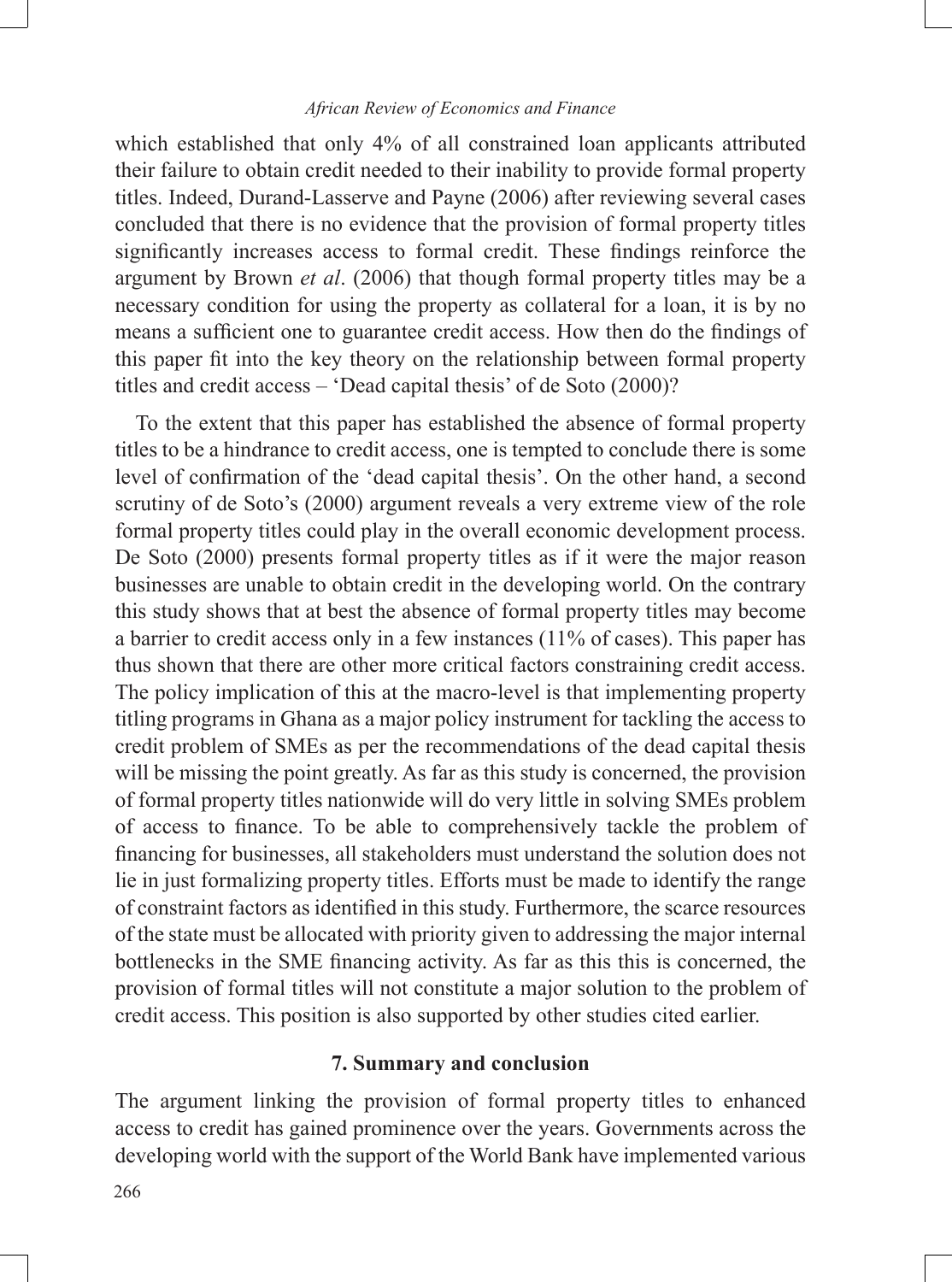programs to formalize property titles as a result of the popularly acclaimed dead capital thesis. The results of such programs as per empirical studies in the past have largely pointed to either a lack of or an insignificant impact of formal titles on credit access. A few studies have however established some amount of impact. In Ghana, no known study had investigated the factors hindering credit access and their relative importance with special focus on formal property titles. This paper sought to fill in this gap.

First, the paper concludes that indeed there are a number of factors responsible for the SME financing constraint. These factors however, are of different levels of importance as they influence lending decisions to different extents. The most critical barrier to credit access was found to be the weak financial strength exhibited by these businesses. This was followed by high level of risk associated with lending to SMEs and the lack of acceptable collateral. Second, the paper concludes that the lack of property titles does not constitute a major supply side barrier to credit access in most cases. Hence providing everyone with formal property titles may address the problem of credit access by only 11%. What this means is that the solution to the credit access problem does not lie in the mere mass provision of property titles. There are several other micro factors identified from this study which when given the necessary attention will greatly enhance credit access. The mass provision of formal titles with the main aim of enhancing credit access would thus only achieve very marginal impact.

Third, it is recommended that governments and NGOs working with the SME sector should channel some effort into helping small businesses overcome the major barriers to credit access. This can be done by helping to train such businesses to build their capacity in areas of basic investment appraisal skills and preparation of business plans, and proper book keeping. Also, educating them on the need to be integrated into the formal financial system by passing all monies through a bank account. The National Board for Small Scale Industries could be restructured and resourced to provide the above. These and several others could help provide lenders with a good picture of cash flow patterns, liquidity and profitability of such businesses. This will allow lenders to more accurately estimate repayment ability and reduce the perceived level of risk often associated with small businesses.

Fourth, this paper has contributed to the literature by establishing the relative importance of the various factors constraining credit access by SMEs which allows for a determination of the margin of impact created by the various factors. This will permit researchers, policy makers, and other stakeholders to properly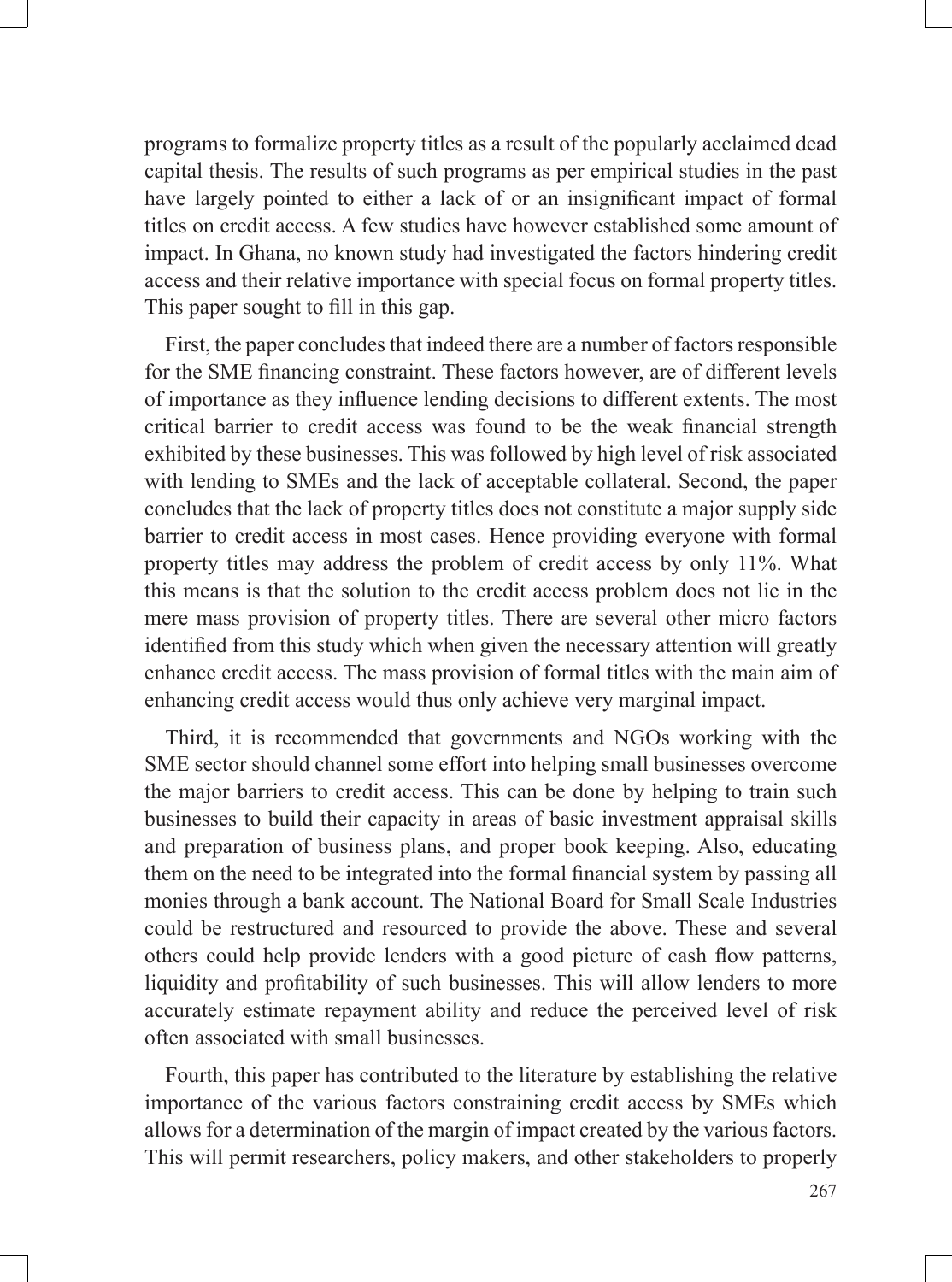reassess the proposed nexus between formal property and credit access. This should influence a policy rethink and lead to actions that can significantly improve credit access for SMEs rather than narrowly focusing on formalizing property rights. Finally, though the findings of this study are important, the robustness have not been tested against alternative measures and estimations. Furthermore, the sample is quiet limited which also limits the generalizability of the results. The results thus must be used with reasonable caution. It is recommended that future studies should consider expanding the sample. Such studies should also consider checking for endogeneities and robustness of the findings.

### **Biographical Notes**

**Daniel Domeher** is currently a Lecturer in Banking and Finance at the KNUST School of Business. He obtained his PhD in Real Estate Finance from the Liverpool John Moores University, UK. Daniel also holds an MA in Banking and Finance from Sheffield Hallam University, UK and a BA degree in Economics and Geography from the KNUST, Ghana. His research interest includes the following: SME Financing, Real Estate Financing in the Developing World, Property Rights Economics, and Financial innovations, Risk Management amongst others. He has published in journals and conferences of international repute. He can be contacted through, ddomeher.cass@knust.edu. gh, or danielddomeher@gmail.com

**Eric Yeboah** holds a PhD (Land Management) from the University of Liverpool, United Kingdom and a Bachelor's Degree in Land Economy from the Kwame Nkrumah University of Science and Technology, Kumasi - Ghana, where he is presently working as a Lecturer and Coordinator of Postgraduate Studies. He is a Researcher with strong interest in Land Governance, particularly the interface and complex linkages between customary law, large scale land based investments, gender equality, urbanisation and informal settlements. He has published in several reputed Journals and has also presented papers at many international conferences. Eric regularly consults for several multi-national organisations such as the International Fund for Agricultural Development (IFAD), USAID, the World Bank and the Bill and Melinda Gate Foundation among others. He serves as a reviewer to a host of journals and he is currently working as the Guest Editor for the journal, *African Review of Economics and Finance*.

**Florence Ellis** is a lecturer at the Department of Human Resource and Organisational Development at the KNUST School of Business. She holds a PhD in Business Studies from Swansea University, Wales, (UK) and a BA (Hons)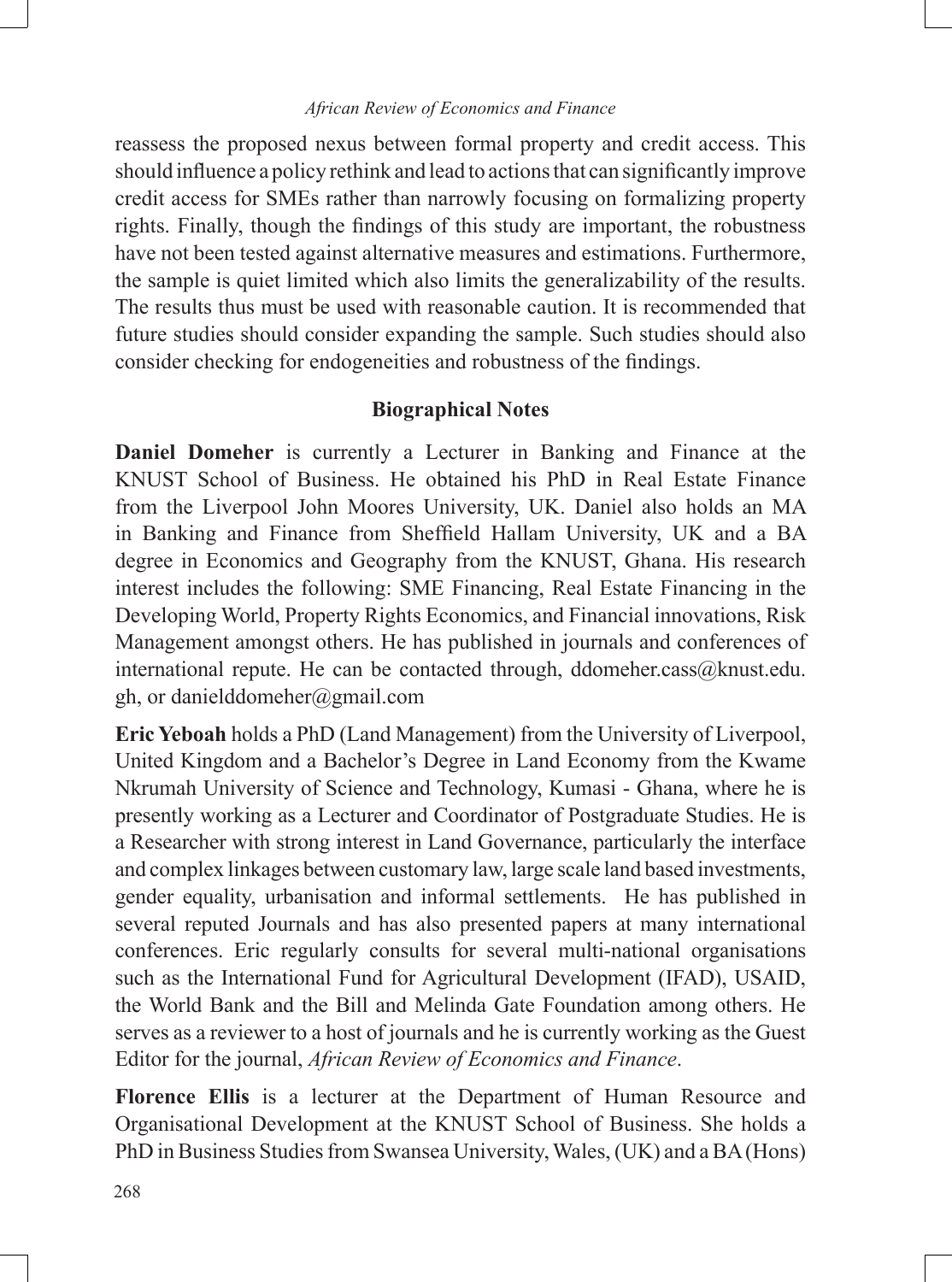degree in Sociology and Law from Kwame Nkrumah University of Science and Technology (KNUST). Her research interests include organisational studies, organisational behaviour, organisational leadership, and human resource management. She is currently involved in research work on various aspects of teams and organisational related issues in SMEs in Ghana.

#### **Acknowledgement**

We wish to thank the anonymous reviewers and the handling editor Prof. Collins G. Ntim for their immense contributions towards improving the quality of this paper.

### **References**

- Abdulai, R. T., Hammond, F. N. (2010). 'Landed Property Market Information Management and Access to Finance'. *Property Management*, vol. 28, no. 1, pp. 228-244.
- Abdulai, R., Owusu-Ansah, A. (2014). 'Land Information Management and Landed Property Ownership Security: Evidence from State-sponsored Court System in Ghana'. Habitat International.
- Abor, J., Quartey, P. (2010). 'Issues in SME development in Ghana and South Africa'. *International Research Journal of Finance and Economics*, vol. 39 no. 1, pp. 218-28.
- Aryeetey, E. (1998). 'Informal finance for private sector development in Africa'. Economic Research Papers No. 41, The African Development Bank, Abidjan.
- Aryeetey, E., Hettige, H., Nissanke, M., Steel, W. (1997). 'Financial market integration and Reforms in Ghana, Malawi, Nigeria and Tanzania'. *World Bank Economic Review*, vol. 11, No. 2, pp. 195-218.
- Atieno, R. (2001). 'Formal and informal institutions' lending policies and access to credit by Small-scale enterprises in Kenya: an empirical assessment'. AERC Research Paper 111, African Economic Research Consortium, Nairobi.
- Ayyagari, M., Beck, T., Demirgüc-Kunt, A. (2003). 'Small and Medium Enterprises across the Globe'. World Bank Policy Research Working Paper No. 3127, Washington, DC.
- Barrows, R., Roth, M. (1990). 'Land tenure and Investment in African Agriculture: Theory and Evidence'. *The Journal of Modern African Studies*, vol. 28, No. 1, pp. 265-297.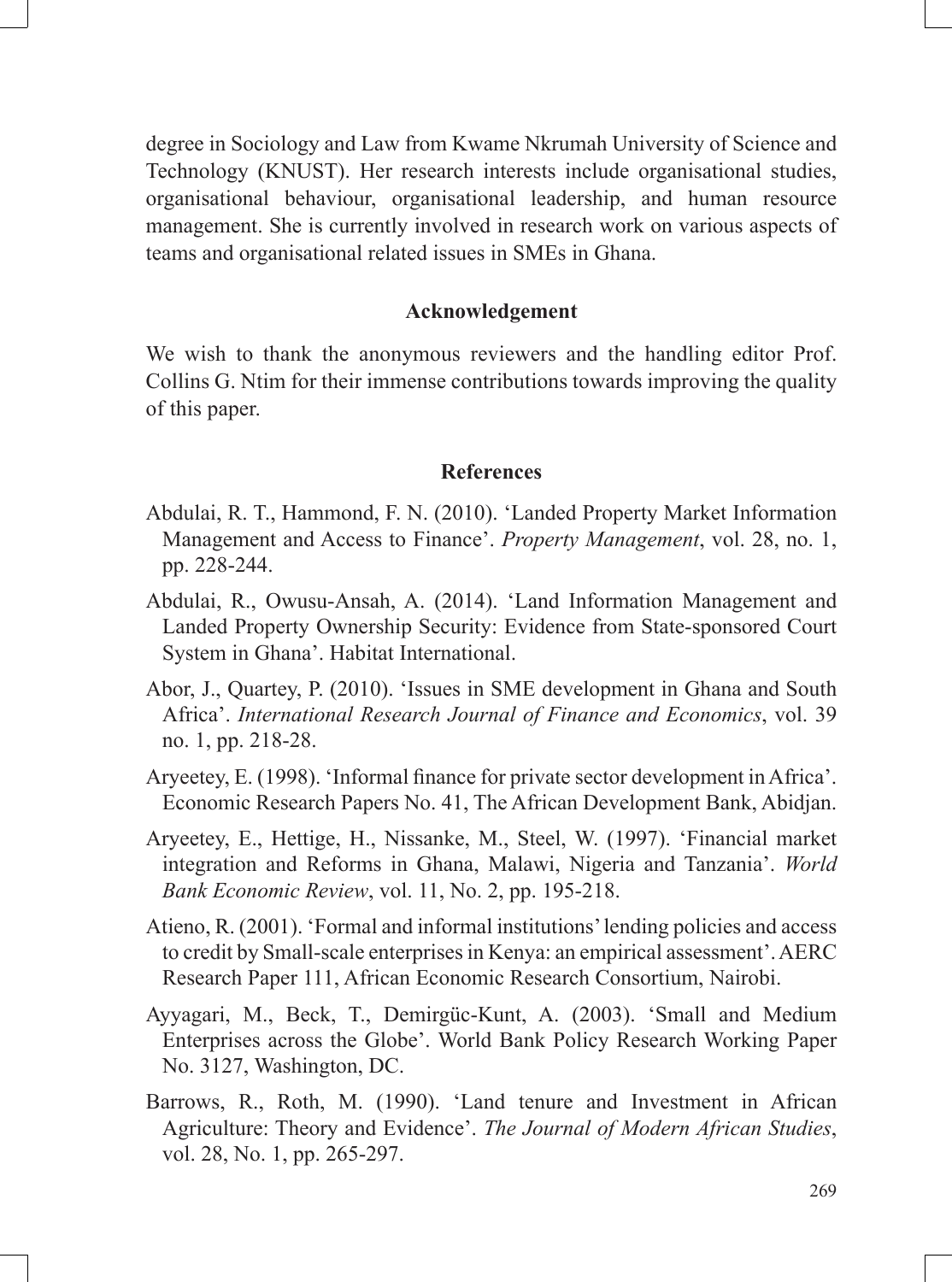- Beck, T. (2007). 'Financing constraints of SMEs in developing countries: evidence, determinants and solutions'*Journal of International Money Finance*, vol. 31 No. 2, pp. 401-41.
- Beck, T., Demirgu¨c¸-Kunt, A., Maksimovic, V. (2006c). 'The influence of financial and legal institutions on firm size'. *Journal of Banking & Finance*, vol. 30, no. 1, pp. 2995-3015.
- Berger, A., Espinosa-vega, M., Frame, W., Miller, N. (2011). 'Why do borrowers Pledge Credit? New empirical Evidence on the role of Asymmetric information'. *Journal of Financial Intermediation*, vol. 20, no.1, pp. 55-70.
- Besley, T. (1994). 'How do market failures justify interventions in rural financial markets?' World Bank Research Observer, vol. 9, no. 1, pp. 27-47.
- Bester, H. (1985). 'Screening vs rationing in credit markets with imperfect information', The American Economic Review, vol. 75, no. 4, pp. 850-55.
- Bondinuba, F. K. (2012). 'Exploring the Challenges and Barriers in Accessing Financial Facilities by Small and Medium Construction Firms in Ghana', Civil and Environmental Research, vol. 2, no. 6, pp. 25-35.
- Boone, C. (2017). 'Legal Empowerment of the Poor through Property Right Reforms: Tensions and Trade-offs of land Registration and Titling in Sub-Saharan Africa', WIDER working Paper 2017/37, Helsinki.
- Boucher, S., Guirkinger, C., Trivelli, C. (2005). 'Direct ellicitation of credit constraints: Conceptual and Practical issues with an empirical application to Peruvian Agriculture', Selected Paper Prepared for Presentation at the American Agricultural Economics Association Annual Meeting, Providence Rhodes Island, July 24-27.
- Broegaard, R., Heltberg, R., Malchow-Moeller, N. (2002). 'Property Rights and Land Tenure Security in Nicaragua', Working Paper, Copenhagen: Center for development Research, University of Copenhagen.
- Brown, E., Dimitrova, D., Ehrenberg, D., Heyes, J., Kusek, P., Marchesi, G., Orozco, V., Smith, L., Ernesto, V. (2006). 'Secure Tenure in Latin America and the Caribbean: Regularisation of Informal Urban Settlements in Peru, Mexico and Brazil', Woodrow Wilson School of Public and International Affairs, Princeton University.
- Carter, M., Olinto, P. (2003). Getting Institutions 'Right' For Whom: Credit Constraints and the Impact of Property Rights on the Quantity and Composition of Investment. *American Journal of Agricultural Economics*, vol. 85, no. 1, pp. 173-186.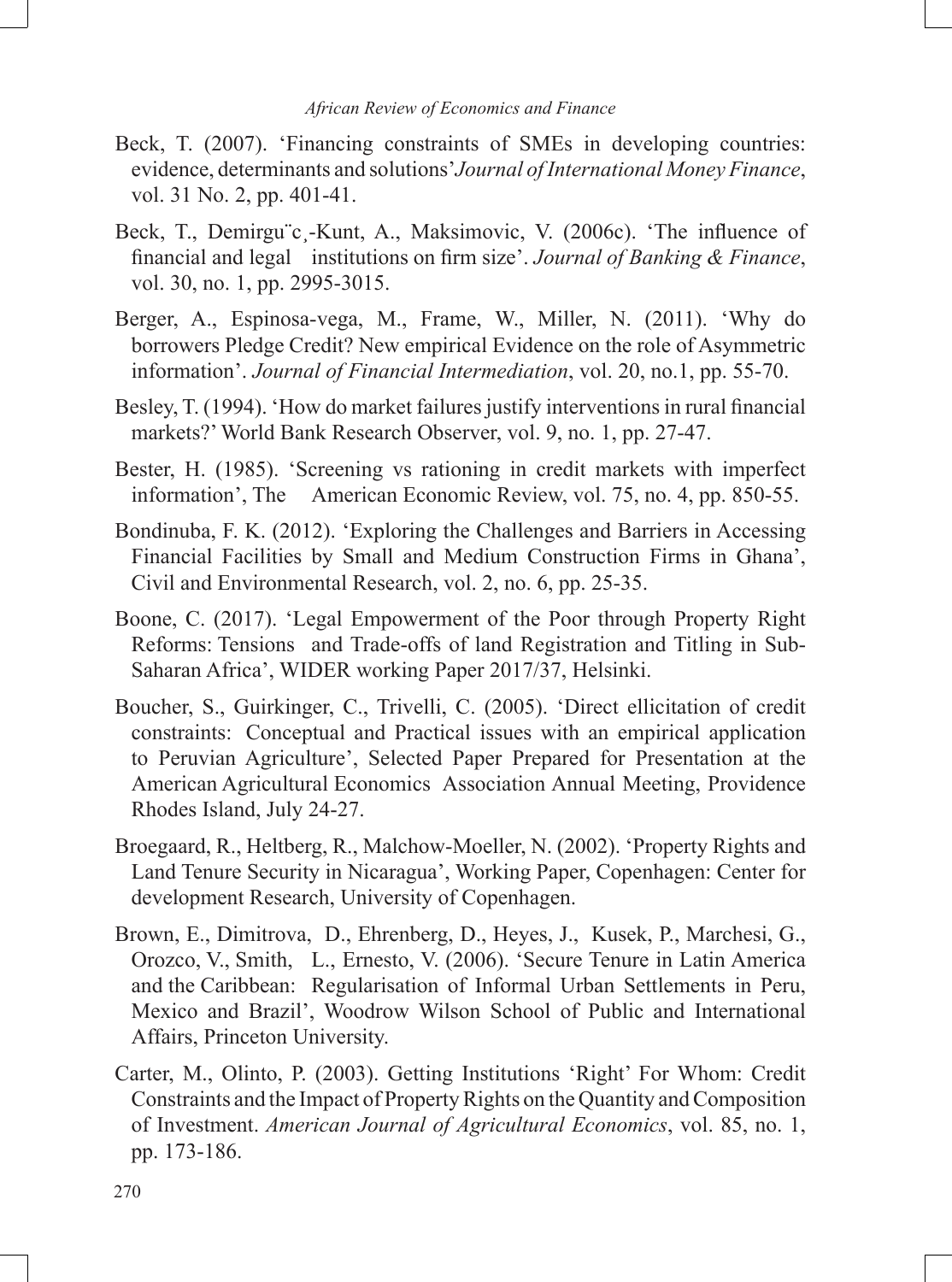- Creswell, J. W. (2003). Research Design: Qualitative and Quantitative Approaches, Thousand Oaks, CA: SAGE.
- De Soto, H. (2000). '*The Mystery of Capital: Why Capitalism Triumphs in the West and Fails Everywhere Else*'. Bantam Press, London.
- De Soto, H. (1989). '*The Other Path: The Invisible Revolution in the Third World'*. Harper and Row, New York.
- Deininger, K. (2003). 'Land Policies for Growth and Poverty Reduction', World Bank and Oxford University Press.
- Deininger, K., Goyal, A. (2009). 'Going Digital: Computerized Land Registration and Credit Access in India', Development Research Group, World Bank, Washington DC.
- Domeher, D. (2012a). Land Rights and SME Credit: Evidence from Ghana. *International Journal of Development Issues*, vol. 11. No. 2, pp. 129-143.
- Domeher, D. (2012b). 'Secure Property Rights and Access to Small Enterprises' credit: A Comparative Study of Ghana and England', Unpublished PhD Thesis, Liverpool John Moores University.
- Domeher, D., Abdulai, R., Yeboah E. (2016). 'Secure property right as a determinant of SME's access to formal credit in Ghana: dynamics between Micro Finance Institutions and Universal Banks'. *Journal of Property Research*, vol. 33, no. 2, pp. 162-188.
- Dower, P., Potamites, E. (2005). 'Signalling Credit-Worthiness: Land Titles, Banking Practices and Access to Formal Credit in Indonesia', New York, University Department of Economics.
- Durand-Lasserve, A., Payne, G. (2006). 'Evaluating Impacts of Urban Land Titling: Results and Implications: Preliminary Findings', Draft Report for Geoffrey Payne and Associates, London.
- Feder, G., Onchan, T., Chalamwong, Y. (1988). 'Land policies and farm performance in Thailand's forest Reserve Areas'. *Economic Development and Cultural Change*, vol. 36, no. 3, pp. 483-501.
- Field, A. (2009). 'Discovering Statistics Using SPSS', London, Sage Publications.
- Galeana, F. (2004). 'Who wants credit? Explaining the demand for land titling in Mexico' Development Economics': *Stanford Undergraduate Research Journal*, pp. 16-21.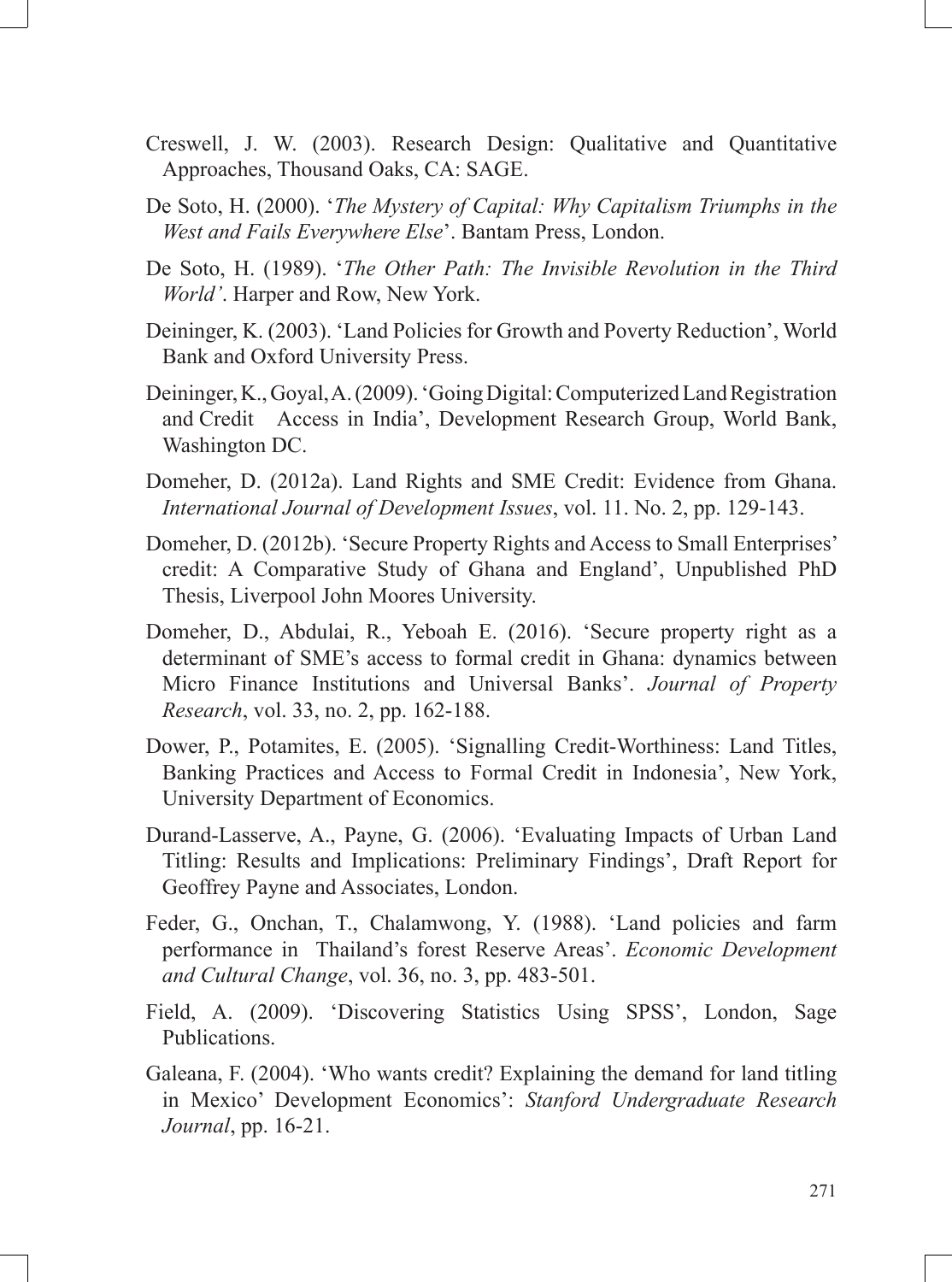- Gilbert, A. (2002). 'On the mystery of capital and the Myths of Hernando De Soto: what Difference Does Legal Title Make?' *International Development Planning Review*, vol. 24, no. 1, pp. 1-19.
- Hair, J. F., Black, W.C., Babin, B. J., Anderson, R. E., Tatham, R. K. (2006) '*Multivariate data analysis*'. Pearson Prentice Hall, Upper Saddle River.
- Hoff, K., Stiglitz, J. E. (1990). 'Introduction: imperfect information and rural credit markets-puzzles and policy perspectives'. *The World Bank Economic Review*, Vol. 4, no. 1, pp. 235-51.
- Human Development Index (2014). 'Human Development Report 2014 Sustaining Human Progress: Reducing Vulnerabilities and Building Resilience', http://hdr.undp.org/sites/default/files/hdr14-report-en-1.pdf [accessed on 12th July, 2015)
- Johnson, R. B., Onwuegbuzie A. J., Turner L. A. (2007). 'Toward a Definition of Mixed Methods Research'. *Journal of Mixed Methods Research*, vol. 1, no. 1, pp.112-133.
- Kakuru, J. (2008). "The supply-demand factors interface and credit flow to, small and micro enterprises (SME's) in Uganda", PhD thesis, University of Stirling, Stirling.
- Llanto, G. (2007). Overcoming Obstacles to Agricultural Microfinance: Looking at Broader Issues. *Asian Journal of Agriculture and Development*, vol. 4, no. 2, pp. 23-40.
- Matamanda, S. H., Chidoko, C. (2017). 'Accessing formal financing by Small and Medium Enterprises in Zimbabwe: The case of SMEs and banks in Chiredzi Urban'. *Center forPromoting Education and Research*, vol. 3, no. 4, pp. 34-42.
- Migot-Adholla, S., Hazell, P., Blarel, B., Place, F. (1991). 'Indigenous Land Rights Systems in Sub-Saharan Africa: A Constraint On Productivity?' *World Bank Economic Review*, vol. 5, no.1, pp.155-175.
- Narh, P., Lambini, C. K., Sabbi, M., Pham V. D., Nguyen, T. (2016). 'Land Sector Reforms in Ghana, Kenya and Vietnam: A Comparative Analysis of Their Effectiveness', *Land*, vol. 5, no. 8, pp. 1-17.
- Obeng-Odoom, F. (2013). 'The Mystery of Capital or the Mystification of Capital? *Review of Social Economy*, vol. 71, no. 4, pp. 427-442.
- Obeng-Odoom, F., Stilwell, F. (2013). 'Security of tenure in international development discourse'. *International Development Planning Review*, vol. 35, no. 4, pp. 315-333.